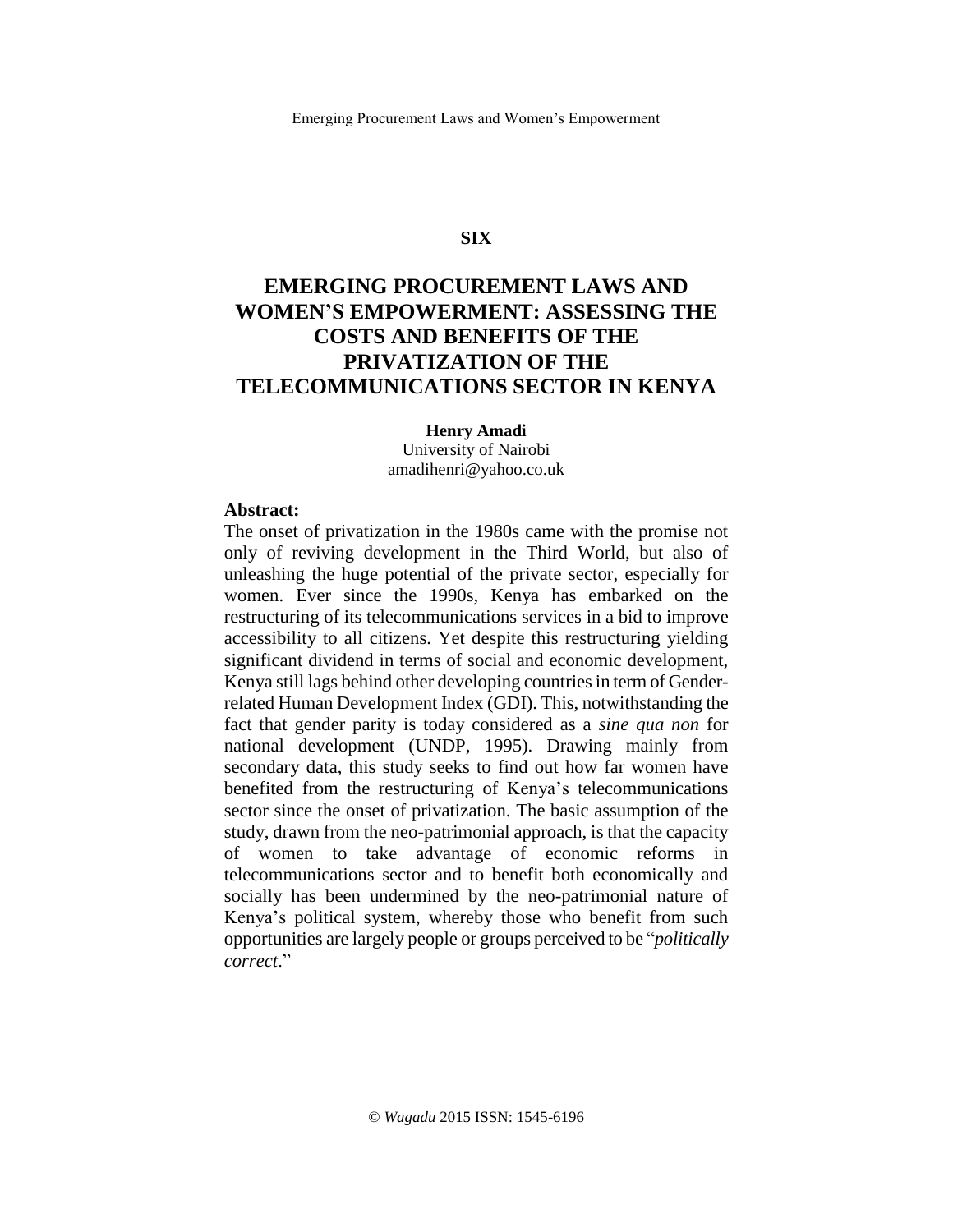## **Introduction**

The private sector's involvement in the delivery of a variety of public services has become significant in public administration in the modern world (Shafritz, 2005). Public procurement has emerged as a tool for preferential treatments to certain groups (Tangri, 1999; Barkan, 1991; Holmquist, 2002; Gichio, 2014) and for redressing previous cases of social injustices (Gichio, 2014; Akech, 2005). This political use of public procurement to reward social groups is vulnerable to capture by special interests in what is known as neopatrimonialism (Erdman & Engel, 2007). The concept neopatrimonialism (also construed variously as patron-client relationships ) has been widely used in studies seeking to expose the manner in which elites use public resources for personal gain leading to both economic and political stagnation (Erdman, 2006; Tangri, 1999; Barkan, 1991; Jackson & Rosberg, 1982; Ngunyi, 1995; Holmquist, 2002; Gichio, 2014, Berg-Schlosser, 1994; Kerrets-Makau, 2006).While neopatrimonialism has received attention in economic analyses in Africa, only a handful works focus specifically on the gendered dimension of the developmental governance in public procurement in Kenya (Ngunyi, 1993; Barkan, 1991; Holmquist, 2002; Gichio, 2014, 1982; Berg-Schlosser, 1994; Kerrets-Makau, 2006; Kirton, 2013; Muriithi, 2008; Munyua, 2009, White, 2012).

This contribution examines the impact that public procurement has had on women empowerment in Kenya with specific reference to the privatization of the telecommunications sector. I ask whether or not women have benefitted from this public procurement reform policy and in what capacities. I present the argument that neopatrimonialism in Kenya's political system undermines the empowerment of women in public procurement, especially in the telecommunication sector. I operationalize empowerment as the effective inclusion of women in public procurement processes in three dimensions: business promotion, employment creation, community development. Query about the impact of privatization on business creation seeks to determine whether or not the privatization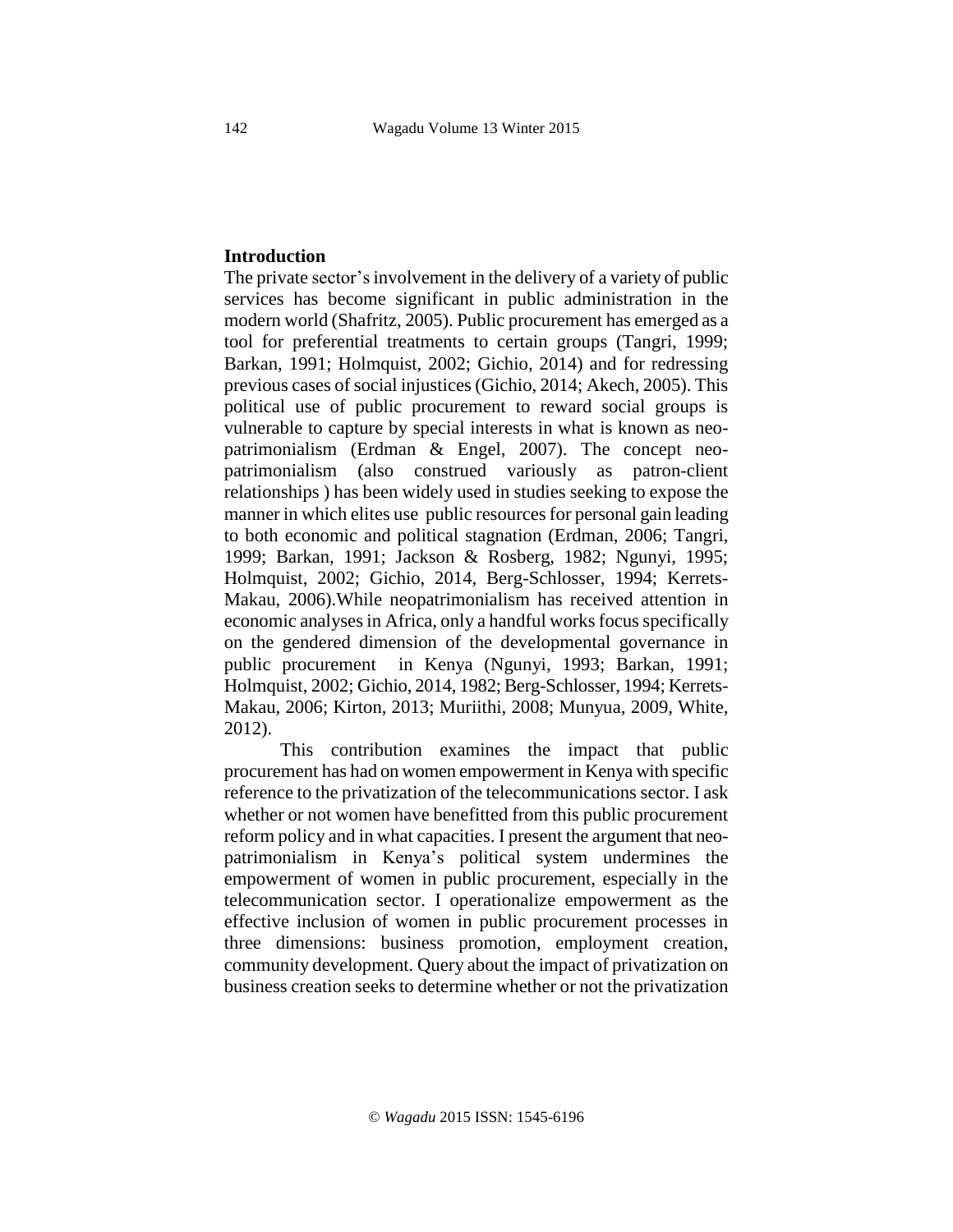has resulted in reduction in the cost of doing business for women, whether or not it has led to expansion in business opportunities for women, whether or not it has increased accessibility of women to credit facilities through increased access to collaterals), whether or not it has contributed to capital formation for women and whether or not the resultant business opportunities opened for women have been for small and medium enterprises or large-scale enterprises. With regard to employment-creation, focus is on whether or not privatization results in high quality employment (occupations that are of higher grade and have the net effect on increasing women's economic independence). The community development criterion as to what extent newly created/ reformed firms doing business with government are bidding for projects aimed at raising the standards of living for Kenyans and more specifically, women. The framework of neopatrimonialism allows one to unpack barriers related to the existence (or the lack thereof) of political connection for women-led or owned firms bidding for government contracts.

Gender issues have emerged to global prominence in the last couple of decades(UNDP, 1995; UN Millennium Project, 2005). Yet, women in Kenya continue to suffer marginalization in terms of access to economic incentives. Efforts aimed at dealing with this marginalization as outlined in national procurement rules and procedures, continue to be undermined by short-term political expediencies. Quite often, public procurement is considered as part and parcel of privatization, given that the latter broadly refers to the transfer, shift or change of control, ownership or service provision from the public to the private sector through a variety of means, including divestiture, franchising, contracting-out, leasing and liberalization (deregulation) among others (Therkildsen & Semboja, 1995; Young, 1991). In principle, the main difference between the two terms is that under public procurement, the private sector provision of works, goods or services is clearly defined by the public authorities that continue to bear the full responsibility for the success or failure of the projects that have been contracted out. Under privatization, the private sector gains full control and responsibility, ownership and management of the said projects works, goods and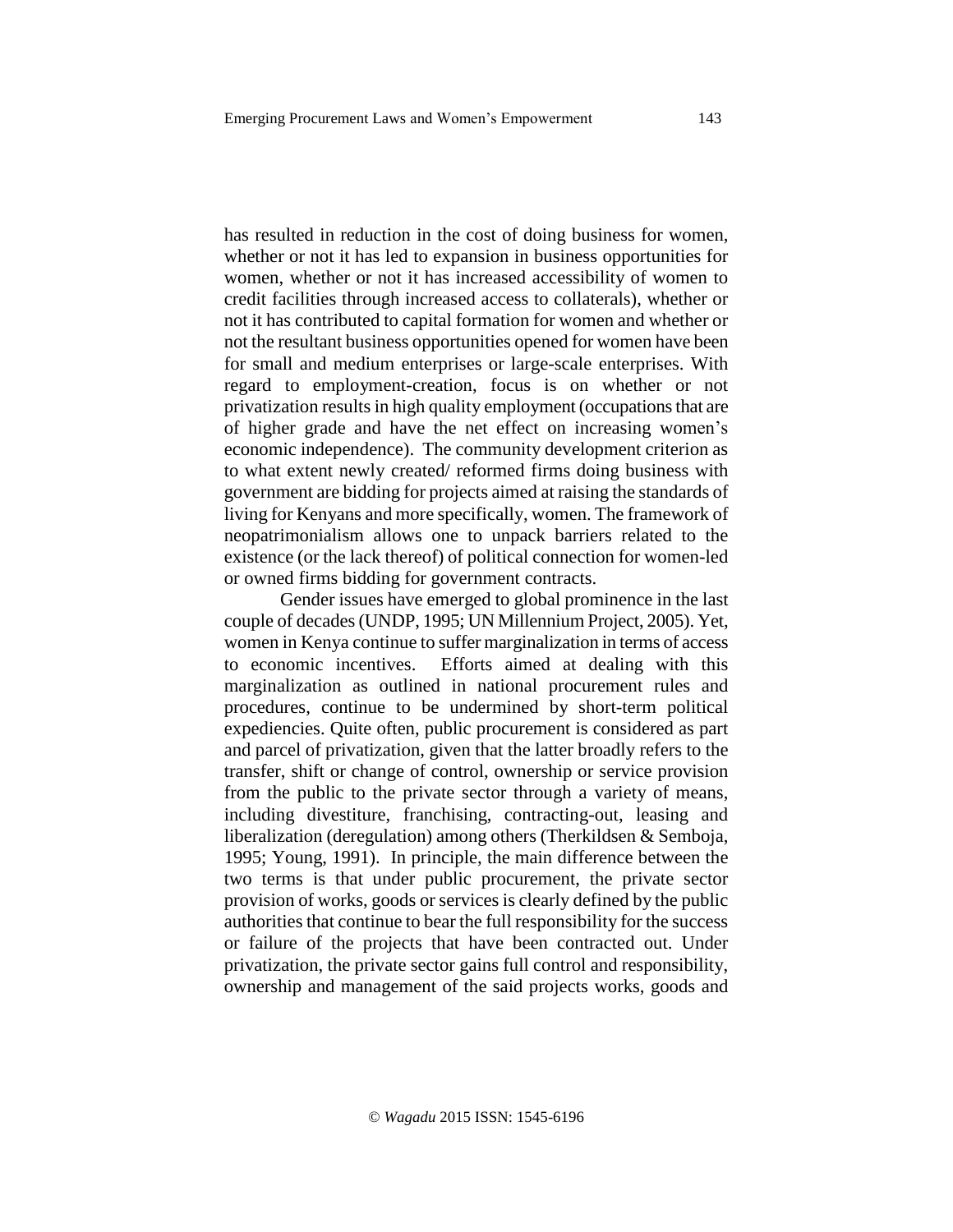services (IEA, 2006). However, both terms provide avenues for increased private sector participation in the public sector, leading to higher prospects of productivity through increased competitiveness. In short, both privatization and public procurement are used in reference to liberalization/ deregulation on the one hand and contracting-out, leasing or franchising on the other, both of which do not necessarily include change in ownership. Viewed in this context, public procurement constitutes one of the available means to privatization in some sectors of the economy. This privatization often invites both profit and non-profit organizations to supply goods, services and works to the public sector (Young, 1991; Therkildsen and Semboja, 1995).

#### **The Private Sector and Women Empowerment in Kenya**

Deliberate efforts to empower women through the strengthening of the private sector have their roots in the Public Procurement and Disposal Act of 2007 followed by the inauguration of the new constitution in 2010. During the 1960s, the procurement system had no regulation at all. In the 1970s, 1980s and 1990s, it was regulated merely by circulars from the Treasury. Even following the passage of the Public Procurement and Disposal Act of 2007 and the inauguration of a new constitution in 2010, controversies relating to public procurement procedures have not been uncommon. For instance, in 2007 alone (two years after the enactment of the Public Procurement Law), Kenya's Public Procurement Oversight Authority estimated that procuring entities were inflating the cost of services by an average of 60 per cent above the prevailing market price (Gichio, 2014). Prior to this period, the agenda of women empowerment has been largely missing in the public policy arena. The starting point for women's marginalization in Kenya goes as far back as the precolonial era, where the predominance of the patriarchal system ensured that women were barred from participating in public affairs. Whereas the private sector was present in the colonial era, the idea of profit motive as we know it today was limited in scope owing to the communal nature of the pre-colonial economy. Hence, the private sector can be said to have really come of age with colonial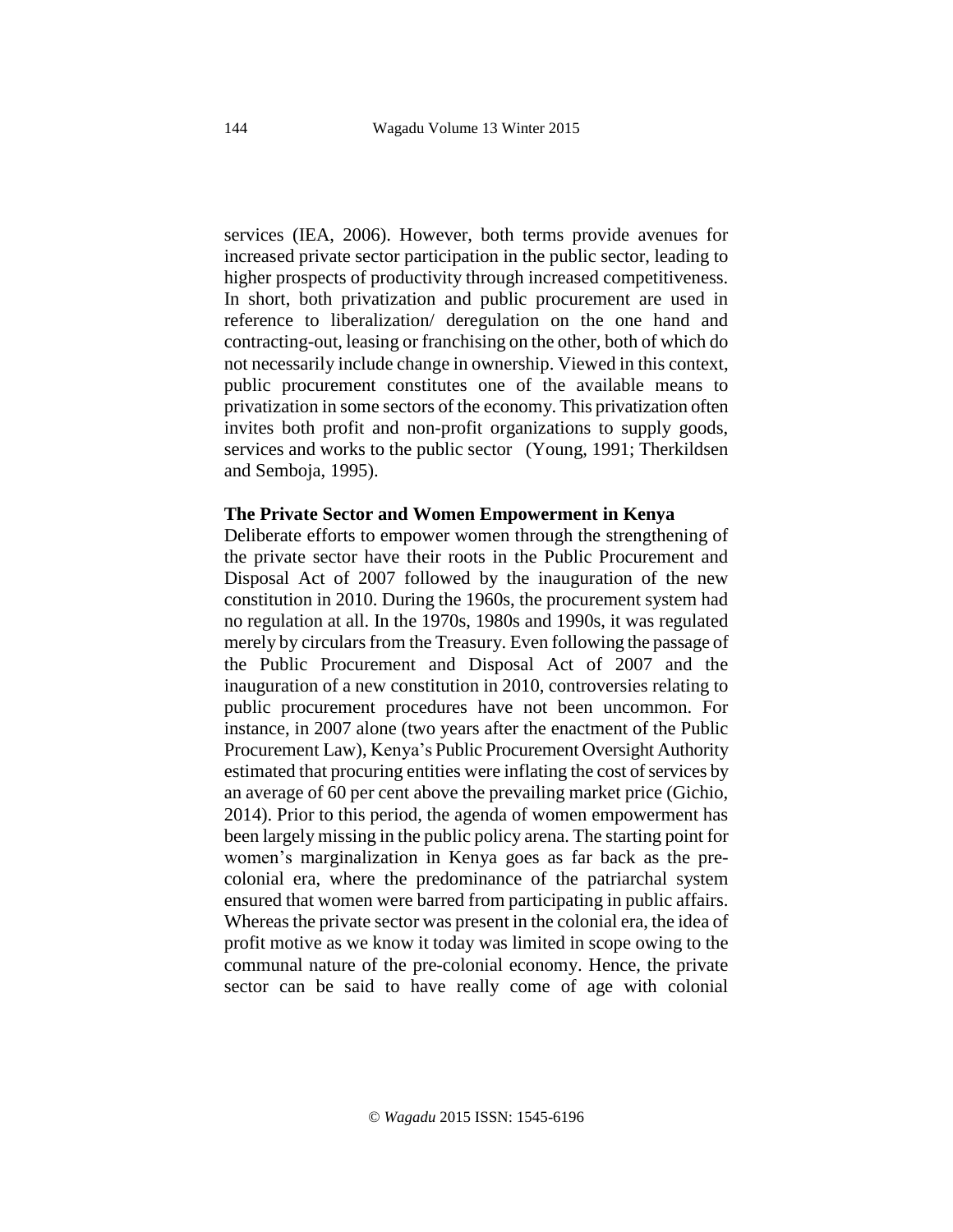intervention during the turn of the  $20<sup>th</sup>$  Century, mainly in response to the transformation of the African societies from largely egalitarian societies to those in which the pursuit of scarce resources began to play a dominant role.

The overall effect of colonial rule in Kenya, however, was not to remedy the gender disparity that was already in place, but rather to prepare even newer grounds for the subsequent gender disparity. In the first place, the land alienation policies which pervaded the entire colonial period proceeded from the basic premise that men were the *bona fide* owners of land and that women's access to land-holdings could only be acquired indirectly through men. If we take into account the fact that land is a major factor of production as well as collateral for accessing loans from financial institutions, it is easy to appreciate the magnitude of the colonial origins of gender discrimination in Africa in general and Kenya in particular. Kenyan men were also inducted far much earlier than their women counterparts into the money economy by the colonial authorities through their integration into cash crop farming. This implies that men had an earlier start in wealth accumulation, which made it far much easier for them to use their already amassed wealth in pursuit of emerging investment opportunities in the post-independence era (Sahle, 2006). This imbalance appears to have been perpetuated by the successive post-independence regimes despite women's active role in Kenya's struggle for independence. This disregard for women is partly attributable to the relative weakness of women's civil society organizations, many of which have tended to limit their activities to such practical gender issues as Female Genital Mutilation (FGM) and Gender Based Violence at the expense of matters to do with economic empowerment (Kirton, 2013).

Moreover, the question of land ownership in Kenya has historically been heavily politicized, with ethnic groups allied to the sitting President being perceived as the main beneficiaries of land reforms. This perception has the effect of leaving women at the periphery of land issues. Even where there are clear legal regimes governing land ownership and transactions(as has been the case since the adoption of the new constitution in 2010), the lack of legal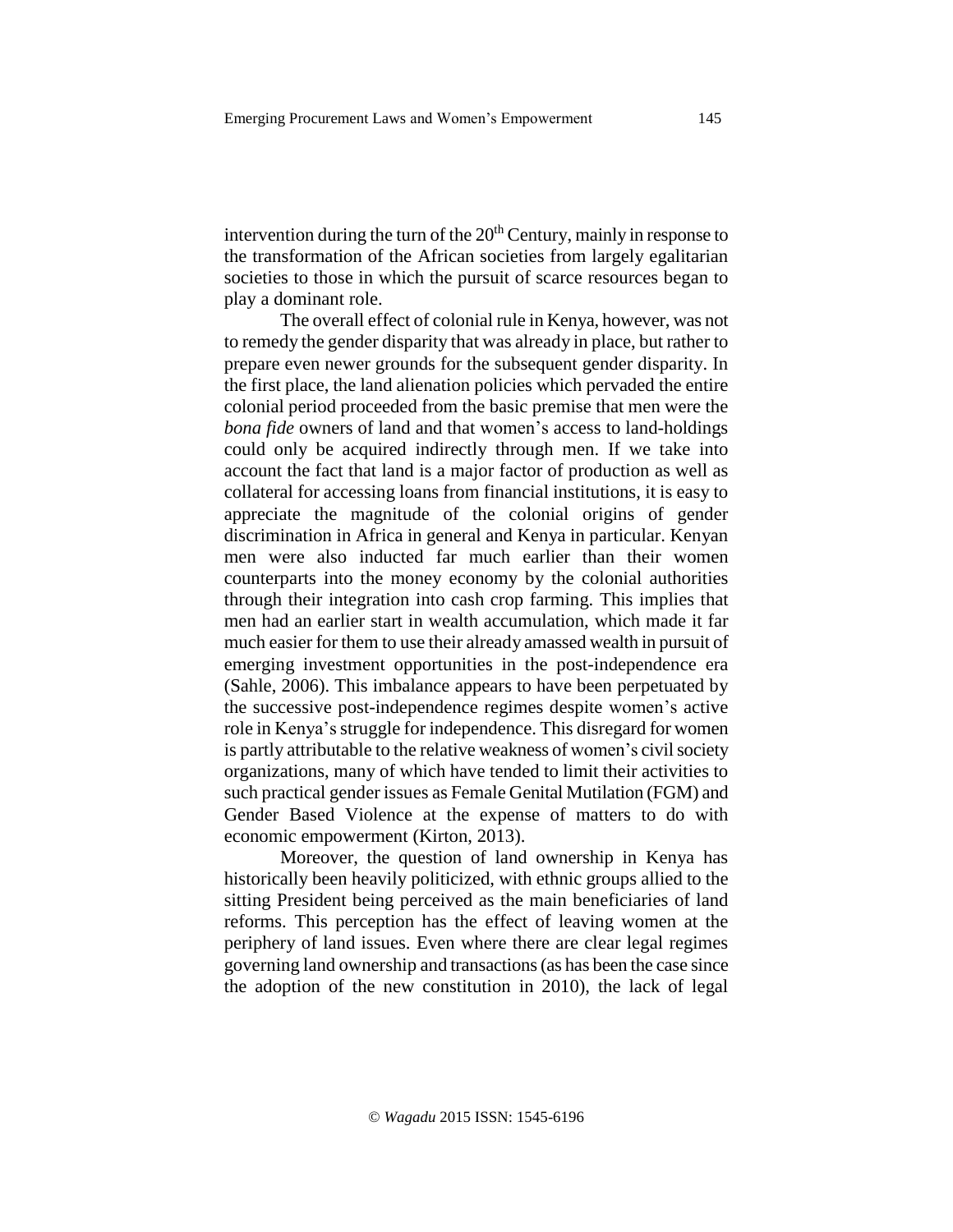knowledge explains why still many land transactions are settled through customary law, which continues to discriminate against women on land matters. It is thus not surprising that in a country where women's ratio to men is roughly  $1:1$ , registered free-hold land ownership in rural areas is between 95-99 percent for men compared to only 1-5 percent for women (Kirton, 2013; Mulusa, 2008; Villareal, 2008). Women's participation in the private sector activities has also been undermined by their over-representation in such lowpaying jobs as casual labor and domestic workers (Suda, 2002). As entrepreneurs, Kenyan women constitute 47.7 percent of Small and Medium Enterprises (SME) owners, which suggests serious capital, technological or human resource constraints for women (Karanja, Mwangi, Nyakarimi, 2014, pp. 34-41; Gichuki, Mulu-Mutuku, Kinuthia, 2014, pp. 1-13).

Other important additional constraints to women's participation in private sector activities in Kenya include requirements for participation in public procurement opportunities. For example, up to very recently, eligibility for tender awards by the government required one to have among other things the necessary qualifications, capability, experience, resources, equipment and facilities to provide what is being procured (Akech, 2005). The problem, however, is that these requirements for qualifying for tender awards by the government lacked explicit recognition of women as part of the marginalized groups in public procurement systems. Thus, according to the Public Procurement and Disposal Act No. 3 of 2005, "the preferences and reservations shall apply to, candidates such as disadvantaged groups, micro, small and medium enterprises; works, services and goods or any combination thereof; identified regions; and such other categories as may be prescribed" (Kirton, 2013, p. 29).

While in policy different groups are eligible for consideration in procurement preferences, men have more leverage through their networking power in the public sector in Kenya. Moreover, whereas most men have been known to climb the economic ladder through political patronage the same is not true for most women who have to work extra hard in order to gain political favors. As of 2007, for example, there were only 21 women (10 percent) in Parliament, yet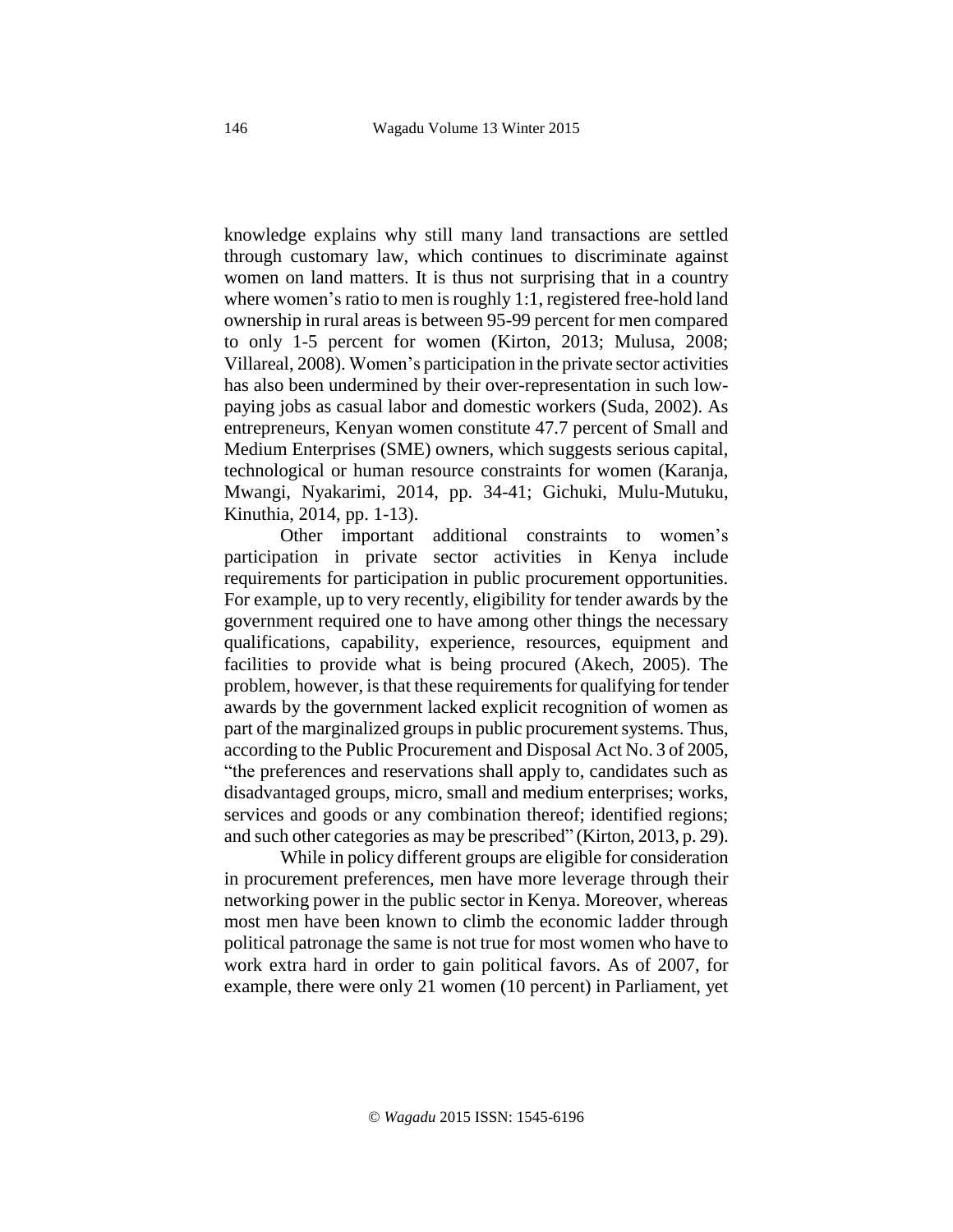women make up more than half of Kenya's population. This is a clear indication that women are not being accorded the same opportunities as their male counterparts in the political sphere (Kirton, 2013). Thus, Kenya continues to lag behind other countries in the world on the question of women empowerment. As successive Human Development Reports show, Kenya compares unfavorably with other countries, both within and outside Africa (UNDP, 2013), on women empowerment. It is this realization that has informed the pledge by President Uhuru Kenyatta in May 2013, that 30 percent of all government procurement be reserved for women, youth, people with disabilities and small to medium enterprises in order to equalize economic opportunities for these groups. Whereas it is still too early to assess the impact of this directive on women empowerment in Kenya, it does point to the preceding lack of concern with women empowerment in the privatization process in public policy (Sahle, 2006; Kirton, 2013; Muriithi, 2008; Munyua, 2009).

#### **The Privatization of the Telecommunications Sector in Kenya**

For most of the colonial period there was a public provision of services in East Africa, which included posts and telecommunications services. The British efforts to integrate the three East African territories really got underway after the end of World War I, when Tanganyika fell into the hands of Britain under the League of Nations mandate system. This paved the way for the creation of a single postal union in 1933 leading to the creation of the East African Posts and Telegraphs. In 1951, the East African Posts and Telegraphs were succeeded by the East African Posts and Telecommunications Administration, in line with the establishment of the East African High Commission in 1948. The signing of the treaty of East African Community coincided with the creation of the East African Posts and Telecommunications Corporation (EAP & TCo) in 1967 (Smith, 1971). It is this structure the three East African governments inherited following their respective attainments of independence (i.e., 1961 in Tanganyika, 1962 in Uganda and 1963 in Kenya). With the break-up of the East African Community in 1977, the Kenya Posts and Telecommunications Corporation (KP&TCo) replaced the East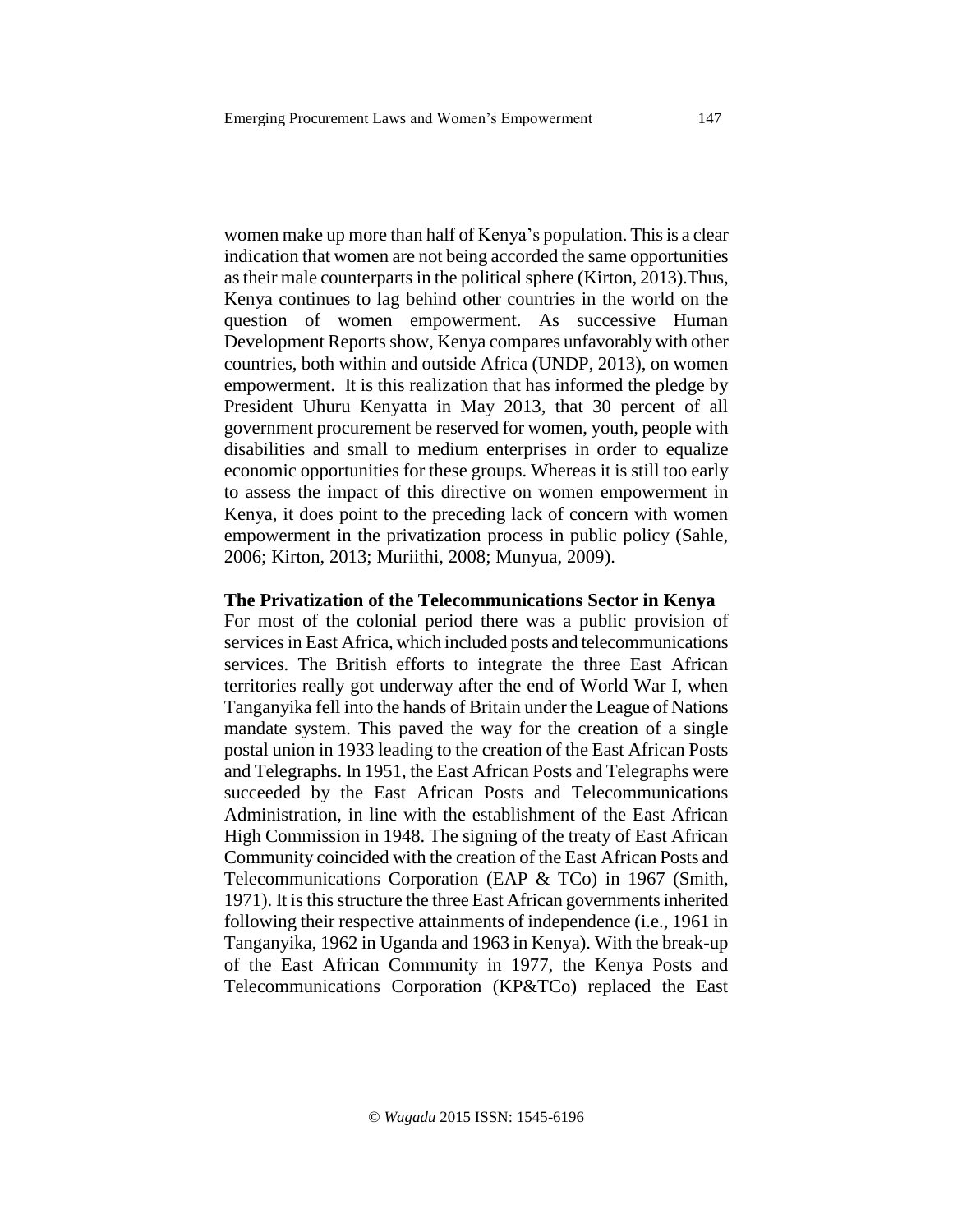African Posts and Telecommunications (EAP&TCo) (UNCTAD, 2008). The main underlying reason for the establishment of the KP&TCo was to provide fixed line telephone services to Kenyans at an affordable cost as per the objectives of the Sessional Paper No. 10 of 1965 on "African Socialism and its Application to Planning and Management in Kenya" (UNDP, 2008). The subsequent inability on the part of KP&TCo to meet Kenya's demands for telecommunications services waslargely responsible for the shifts of opinion away from state monopoly in service provision to free market economy. It is against this background that Kenya joined both the World Trade Organization (WTO) and the General Agreement on Trade in Services (GATS) in 1994. This membership paved the way to the liberalization of the telecommunications sector in line with the global requirement of universal access to the telecommunications services (UNCTAD, 2008).

In 1991, Kenya liberalized its non-strategic telecommunications networks by opening up the value-added service market. In the meantime, the African Regional Center (an NGO) and Africa Online (a small private company) pioneered in the provision of cellular services in 1992. Shortly after, the KP&TCs established Safaricom as a wholly owned subsidiary in 1997 to offer mobile (wireless) telephone services. The culmination of all these was the passing of the Kenya Communications Act in 1999 (UNCTAD, 2008), whose immediate effect was to unbundle the KP&TCs into three different bodies: the Communications Commission of Kenya (CCK), the Postal Corporation of Kenya (PCK) and the Telkom Kenya Limited (TKL). The CCK assumed a regulatory function of the entire sector, while also bringing on board the activities of the entire electronic media. The TKL took over the provision of telecommunications services from the former KP&TCs, while the Postal Corporation of Kenya remained with the function of the provision of mailing services. The other key feature of the law was the introduction of private sector participation, mainly through the licensing of new Mobile Network Operators (MNOs), Internet Service Providers, and Television and Radio Channels (IEA, 2001).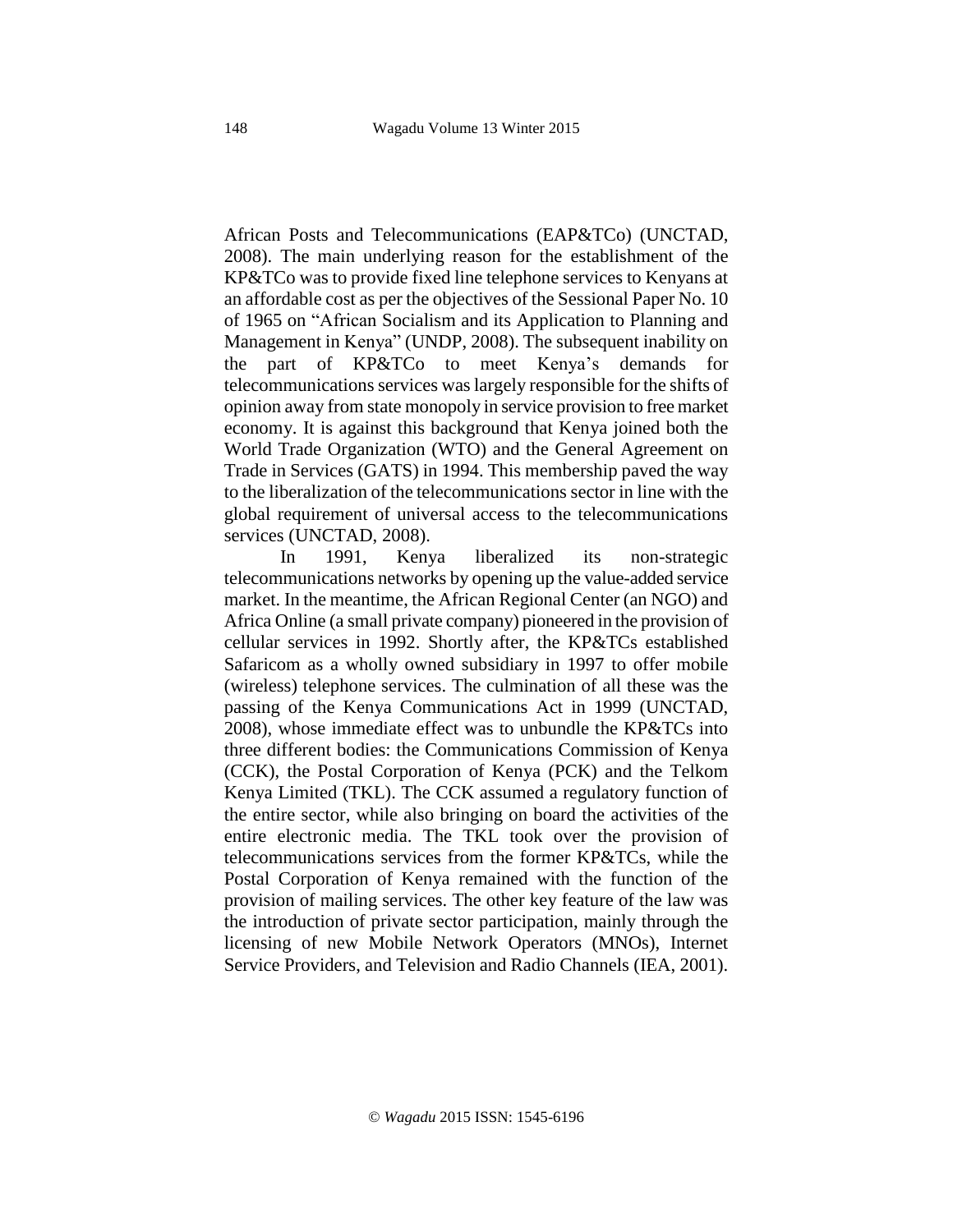Since the passing of the Kenya Communications Act, Kenya's telecommunications sector has grown in leaps and bounds. By the early 2000s, for instance, there were only two MNOs(Safaricom and Kencell Kenya), whose total number of subscribers were approximately 200,000 (i.e., half of the total fixed telephone lines, which stood at 400,000). On average, the teledensity (i.e., the number of telephone connections per one hundred people) stood at a mere 1.2. Moreover, there were only some 75,000 internet subscribers in the country (Thioune, 2001). Table 1 below breaks down the spread of telecommunication services in Kenya.

| <b>Indicator</b>                   | 2000    | 2001    |
|------------------------------------|---------|---------|
| <b>Fixed Telephone Lines</b>       | 310,000 | 400,000 |
| <b>Cellular subscribers</b>        | 60,000  | 200,000 |
| Teledensity (%)                    |         | 1.2     |
| <b>Public Telephones</b>           | 7.084   | 7,500   |
| <b>Fixed Telephone Operators</b>   |         |         |
| <b>Cellular Telephone Operator</b> | 2       | 2       |
| <b>Internet Subscribers</b>        | 55,000  | 75,000  |

*Table 1: Telecommunications Sector Indicators as of 2000/2004.* Source: Thioune R. (Ed). (2001).

Yet by 2014 there were some 31.8 million subscribers to mobile phones compared to 204,400 subscribers to fixed telephone lines (just over half of the number recorded in early 2000s).The mobile penetration rate in Kenya stood at 78.2 percent while subscribers to Mobile money transfers stood at 26.2 million. As per Table 2 below, the subscribers to mobile money transfers were connected through some 103,660 agents spread across the country.

| <b>Sector Indicator</b>        | $Dec-13$   | $Apr-14$   |
|--------------------------------|------------|------------|
| <b>Mobile Penetration Rate</b> | 76.90%     | 78.20%     |
| Over-all Growth in subscript.  | 31,300,000 | 31,800,000 |
| Mob. Money Transf Subscript.   | 26,000,000 | 26,200,000 |
| <b>Money Transfer Agents</b>   | 92,673     | 103,660    |
| <b>Fixed Lines</b>             | 205,856    | 204,354    |
| Internet Data Segment          | 13,100,000 | 13,300,000 |
| The number of Internet Users   | 21,200,000 | 21,600,000 |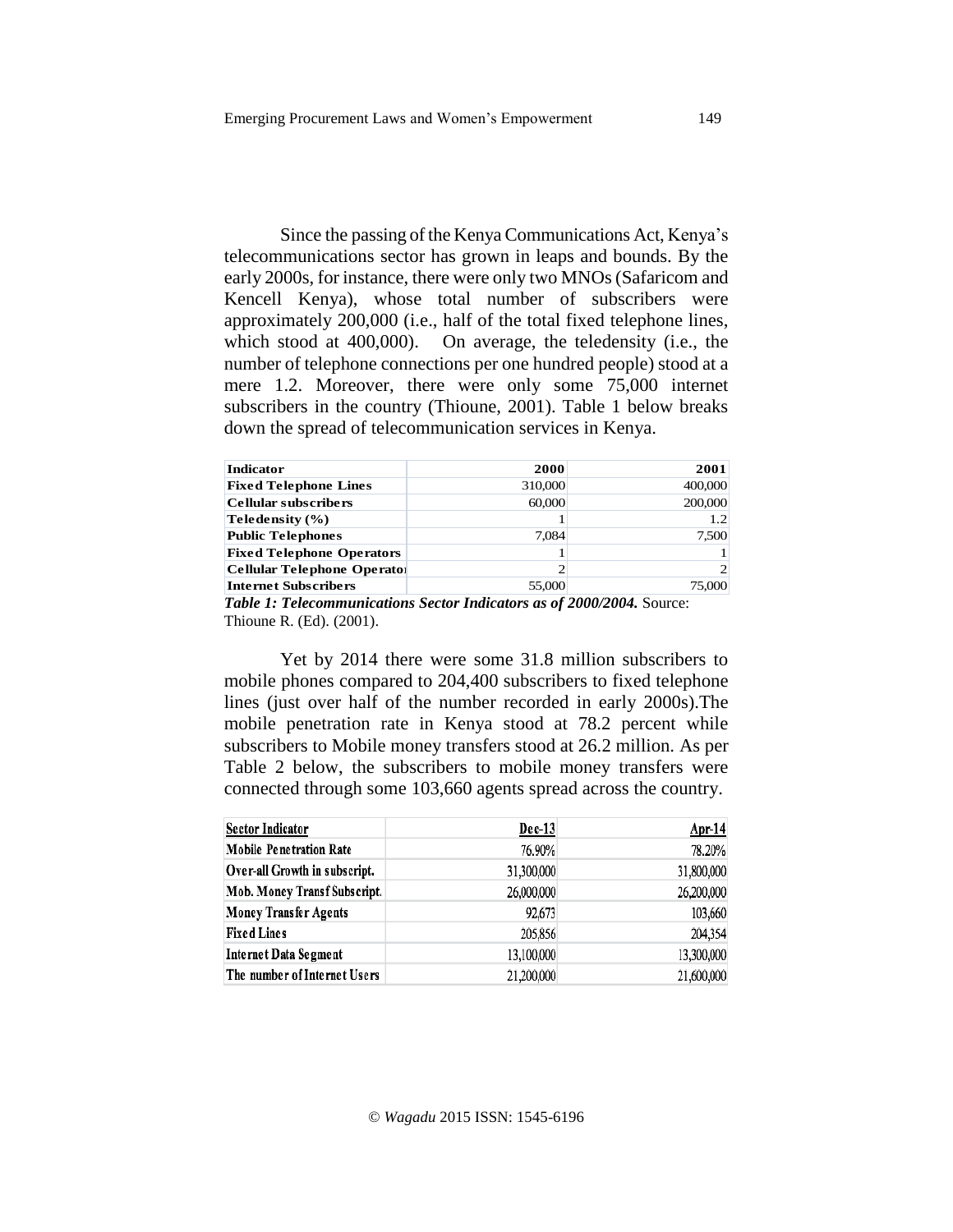#### *Table 2: The Extent of Growth in the Telecommunications Sector as of 2013/ 2014*. Source: C.A. K. (2014).

As a result of increased competition TKL's market position has weakened over time, especially with regard to its core duty of providing fixed telephone line services. The same case applies to the smaller Internet Service Providers (ISP) (including the Kenya Data Network, Jamii Telkom, UUNET, Access Kenya, Wananchi Online, Communications Solutions and Africa Online), which, as a result of their lack of the requisite infrastructure, have largely been outcompeted by MNOs (especially, Safaricom, Airtel Kenya and Orange Telkom) (Waema, T., Adeya, C., & Ndung'u, M. N., 2010). Thus, by 2011, increased price competition had led to a fall in mobile phone calling rates by over 70 percent within just a period of four years, leading to a dramatic increase in mobile networks coverage to 96 percent of the Kenyan population. The M-banking has, for instance opened up banking opportunities for previously unbanked Kenyans. M-agriculture has increased the profitability of farming in the rural areas while M-education has made learning easy and more affordable (Deloitte LLP, 2011).

The benefits accruing from the privatization of the telecommunications sector and more specifically, the licensing of private MNOs are identifiable in all sectors of the Kenyan economy. Between 2006 and 2011, for example, the amount of spending by the MNOs on employee wages and benefits more than doubled. The same case applies to spending on tax and regulatory fees and dividends, which benefits cut across Kenya's socio-economic spectrum. As Table 3 below shows, the overall value-addition of the MNOs to the Kenyan economy as of 2011 was estimated at some Ksh. 50.607 billion of which tax and regulatory fees constituted the biggest share.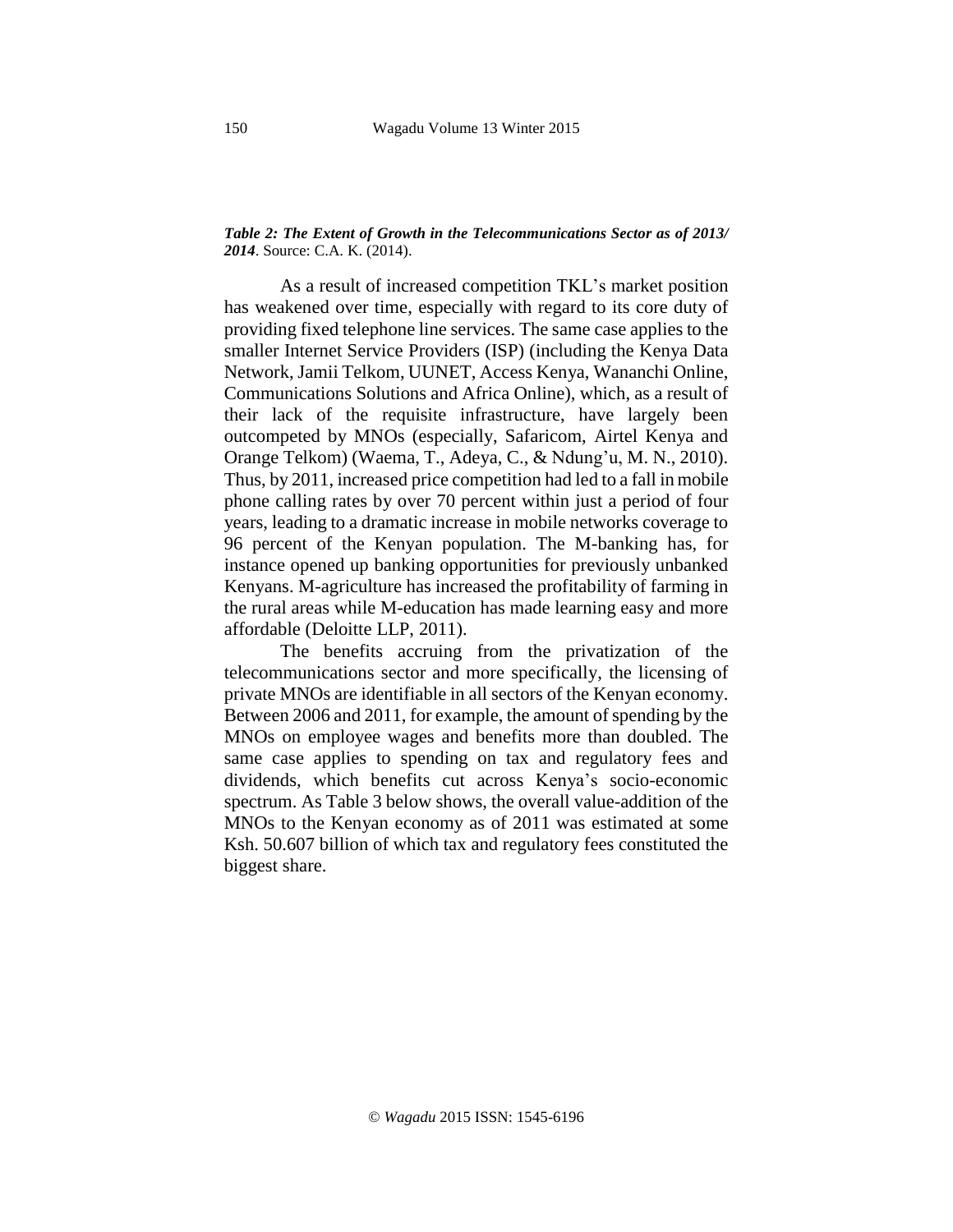| Value Add                    | 2006   | 2007   | 2008           | 2009           | 2010           | 2011             |
|------------------------------|--------|--------|----------------|----------------|----------------|------------------|
| <b>Empl.</b> wages and bnfts | 2,630  | 3,798  | 4,048          | 4,932          | 5,659          | 5,558            |
| <b>Contractors</b>           | 34     | 81     | $\frac{31}{2}$ | $\frac{28}{2}$ | $\frac{29}{2}$ | $\underline{29}$ |
| Taxes and reg. fees          | 18,875 | 23,662 | 27,217         | 32,581         | 38,216         | 40,831           |
| Corp. Social Resp.           | 449    | 310    | 262            | 274            | 354            | 387              |
| Dividends                    | 1,795  | 2,400  | 2,025          | 3,326          | 3,802          | 3,802            |
| Total                        | 23,783 | 30.251 | 33,583         | 41,141         | 48,061         | 50,607           |

*Table 3: Value Addition by MNOs (excluding multiplier effect) in Ksh. Millions between 2005* and 2011. Source: Deloitte LLP (2011).

This growth, however, conceals serious gender disparities that continue to manifest themselves in Kenya, despite significant progress having been made in privatization. Owing to limitations of both space and time, focus will specifically be on the impact of the Mobile Network Providers (MNOs) on women empowerment, with specific regard to business promotion, employment creation and Involvement in community projects. Business promotion is important because under government monopoly, access to business opportunities is normally based on political preferencesthat give men the most advantage. Hence privatization has the potential to unleash the full potential of the private sector through increased competition for business opportunities regardless of gender, religious or ethnic preferences (Holmquist, 2002). Employment creation is important given that privatization (unlike monopolistic regimes) also opensthe door for increased competition in the job market as merit considerations slowly begin to replace those based on kinship, friendship or political ties. Involvement in community projects are important by-products of improved business opportunities that result from privatization. The important thing, however, is that there is more competition in terms of involvement in community projects both as a marketing strategy and also as a moral issue (i.e., giving back to the society).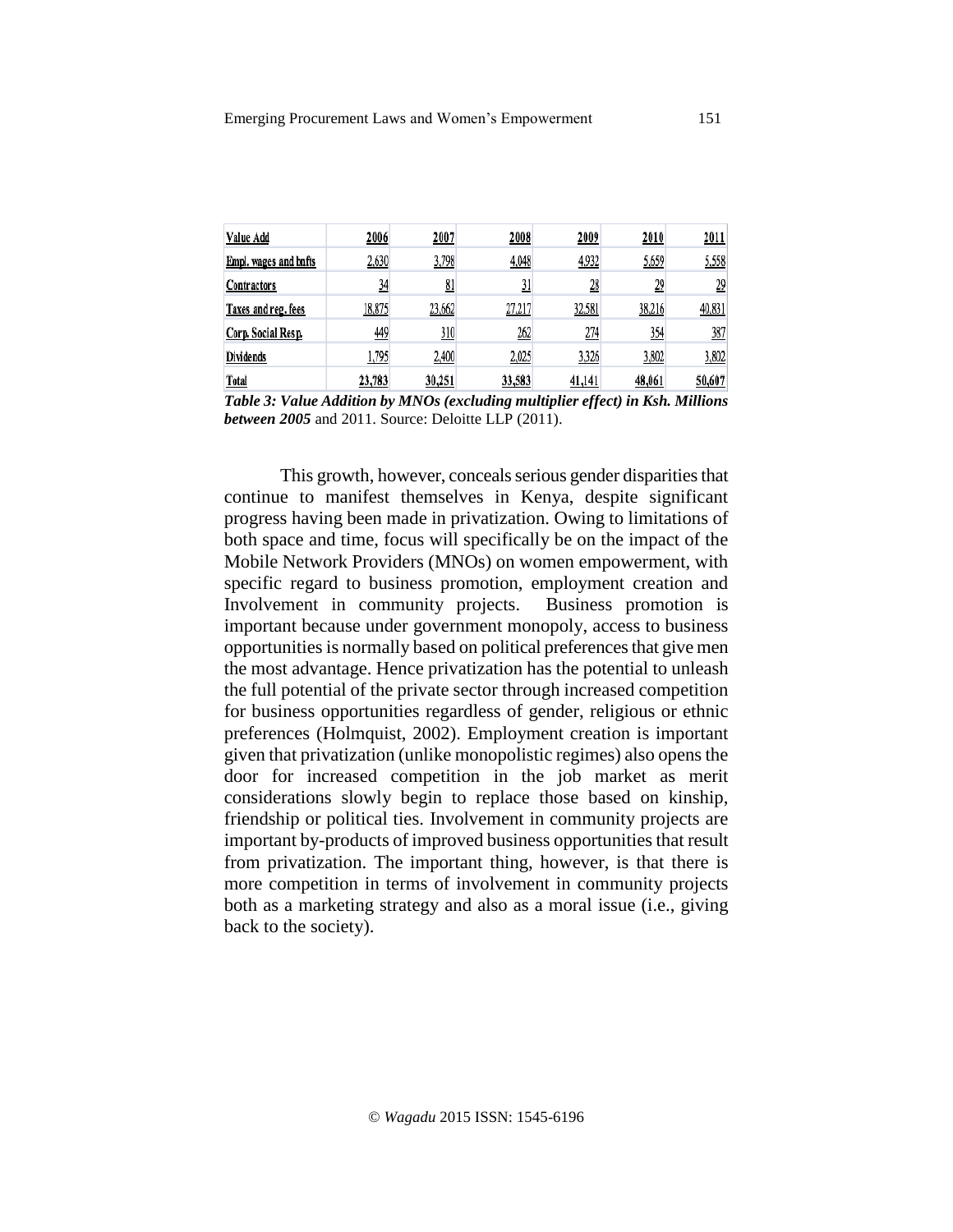#### **Women and Mobile Network Operators (MNOs) in Kenya**

As a result of the privatization in the telecommunications sector, there has been a phenomenal expansion in mobile phone usage given the emergence of Mobile Network Operators (MNOs) including Safaricom, Airtel Kenya, Orange Telkom and Yu Mobile. This has led to significant changes in the lives of most Kenyans and more specifically women. These can conveniently be discussed under three headings: business promotion, employment creation and involvement in community projects.

True to its meaning, privatization in Kenya has had the effect of dismantling to a large extent the grips that the political leadership has on business, i.e., monopoly. Under monopoly, access to business opportunities have normally been based on political (read ethnic) preferences (Holmquist, 2002) which gives men (as opposed to women) the most advantage. Hence privatization of the telecommunications sector, in bringing on board private sector operators) has had the effect of unleashing the full potential of the private sector through increased competition for business opportunities regardless of gender, religious or ethnic preferences. As a result of deliberate government policies aimed at promoting competition in the telecommunications sector through competitive bidding for tender awards, there has been a significant increase in mobile phone usage, with the consumers increasingly benefitting from such high value mobile services as M-banking, M-agriculture and M-education (where M stands for mobile) all of which have had huge spill-over effects into the rest of the economy (Deloitte LLP, 2011). A direct impact of this has been a significant improvement in the lives of women, especially in the rural areas because of increased usage of Money transfer services. Of all money transfer services, Safaricom's M-pesa services appear to be the most successful. By 2011, mobile money transfer - had 15.5 million subscribers, who were connected through some 28,000 agents spread countrywide. As table 4 below show, Safaricom has quickly dominated the market. Airtel Money had only 2.8 million subscribers, who were connected by some 8,600 agents spread countrywide in 2011.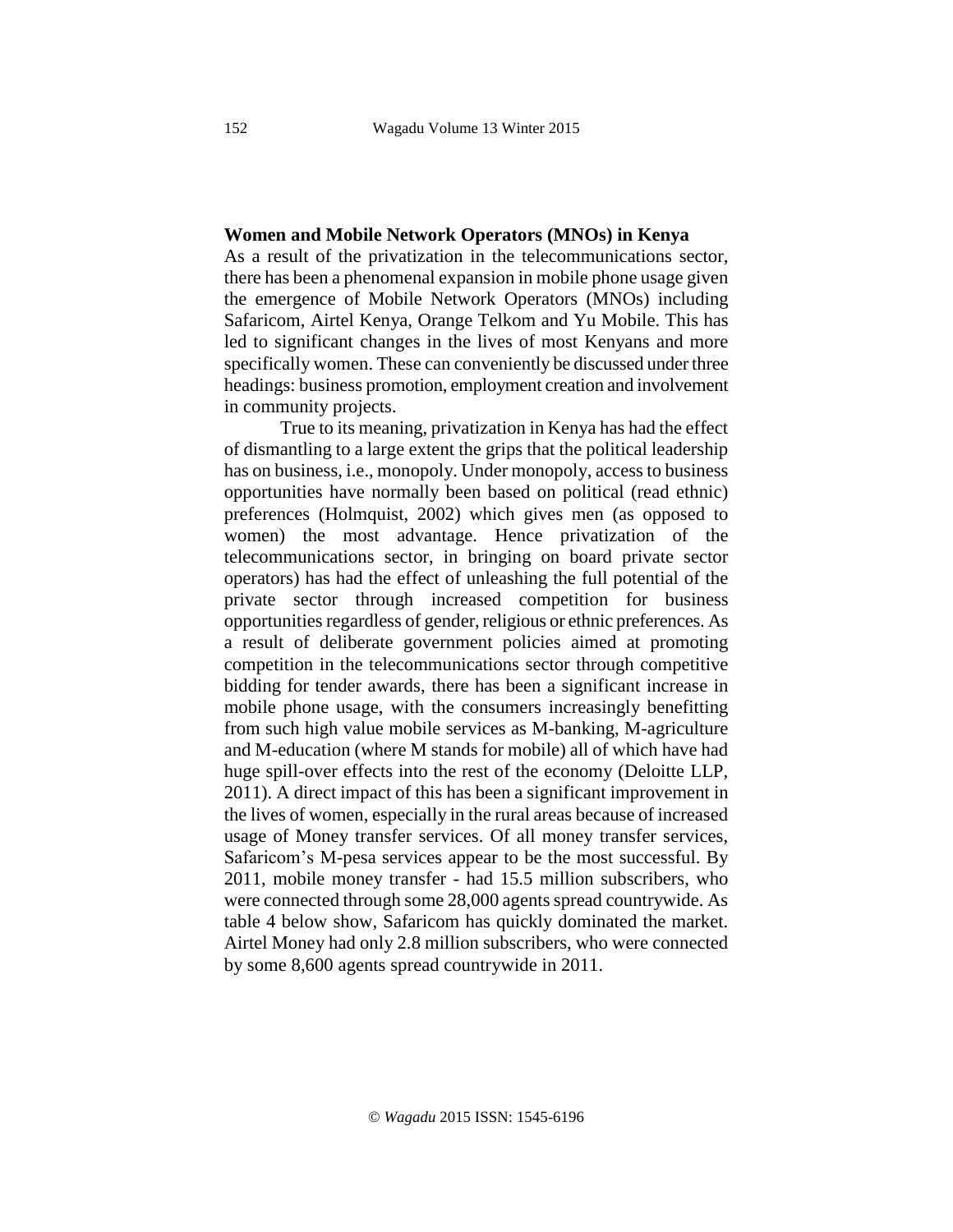| Company                        | Mobile Subscribe   Market Shard Date Launched   Subscribers |        |          |                       | Agents |
|--------------------------------|-------------------------------------------------------------|--------|----------|-----------------------|--------|
| M-pesa (Safaricom 17.5 million |                                                             | 69.89% |          | Mar-07 $15.5$ million | 28,000 |
| Airtel Money                   | 3.8 million                                                 | 15.20% |          | $10-Nov$ 2.8 million  | 8,600  |
| <b>Orange Money</b>            | 2.1 million                                                 | 6.37%  | $Nov-10$ | 120,000               | 3,500  |
| Yu Cash (Yu Mobi 1.6 million   |                                                             | 8.50%  | $Dec-09$ | 650,000               | 5,400  |

*Table 4: Mobile Money Transfer Service Providers and their Capabilities as of 2011.* Source: Loretta Michaels (2011).

It is hence not surprising that M-pesa has elicited the most academic interest both locally and globally. For example, in a study conducted among the women fish traders around Lake Victoria, White (2012) found that there has been a significant change in the lives of the women traders who used M-pesa services, including increased ability to save money and accumulate more capital for expanding their small businesses. This is because little minimum balance  $(Ksh. 1)$  is required for opening up an M-pesa account unlike formal banking institutions, which usually require a minimum balance ranging from Ksh. 100 for the Cooperative Bank (Kenya) to Ksh. 1,200 for Post Bank (Kenya). Moreover, the tedious process involved in the withdrawal from M-pesa accounts acts as a disincentive to spending. M-pesa agents, though more prevalent than formal banking agents, are never within easy reach and even then, they frequently lack liquid cash, especially in the rural areas (White, 2012). The money that has been saved from M-pesa has enabled women to pay for their fish promptly (unlike before the advent of Mpesa) leading to a higher motivation on their part to sell more and on the part of the fishermen to fish more. Moreover, the M-pesa services have made money more secure as the M-pesa PIN numbers for the account holders are known only to the registered users. This is as opposed to liquid cash which can be very easily misplaced or even stolen (White, 2012). M-pesa money transfer services have enabled the women to be more efficient in their businesses as they are no longer required to be physically present in their business premises in order to make or receive payments. In short, their transportation costs have been cut down drastically leading to more profits (for some women, the saving has been to the extent of Ksh. 23,000 per year). As a result, business has become more profitable owing to drastic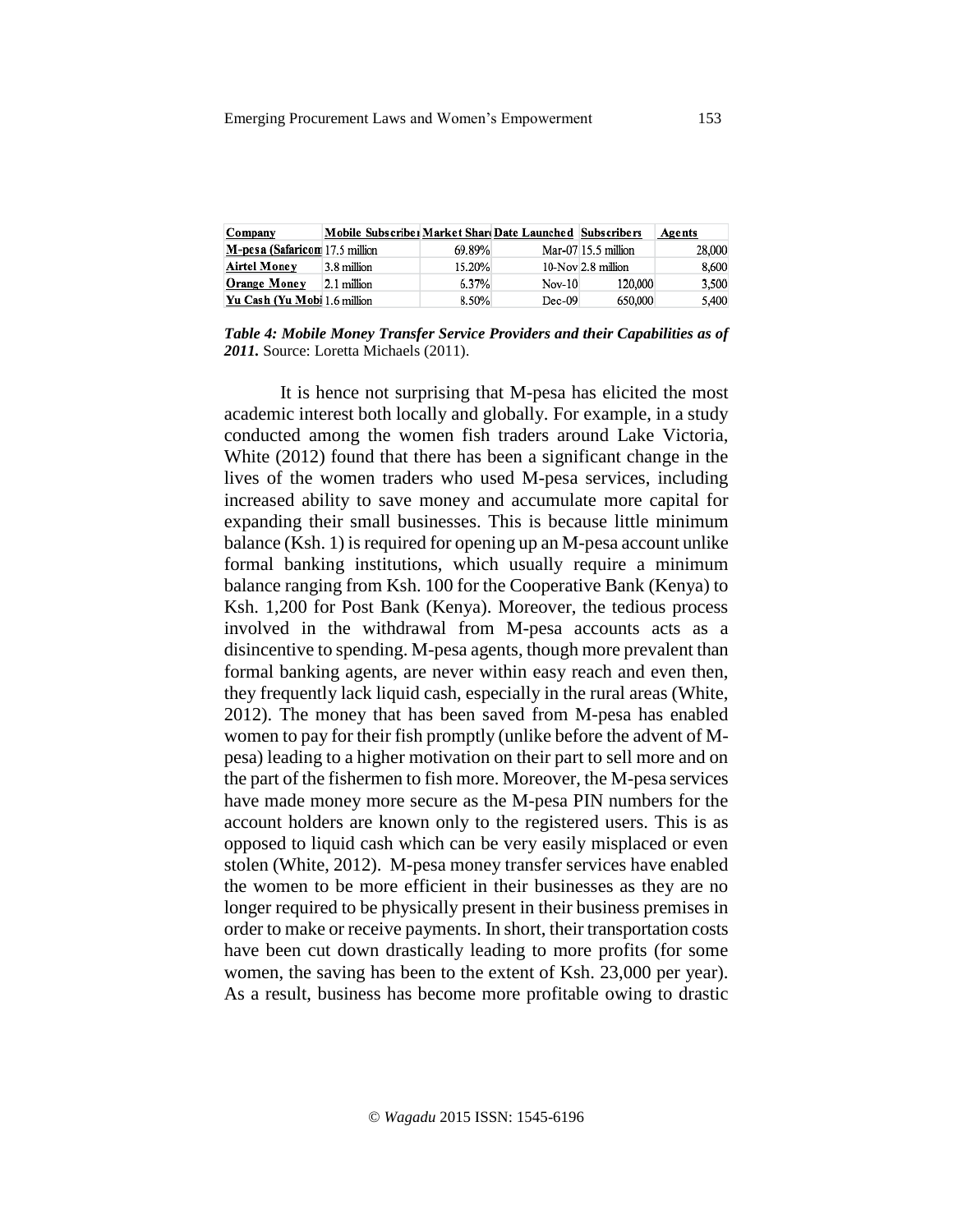reduction in transportation costs. This is even more significant for women with large dependent families to take care of. This affords them more time not only to manage additional businesses but also to attend induction courses on management. The net result is more productivity (White, 2012). The same trend appears to be suggested by the impact of MNOs on job creation as previously noted.

The impact of privatization on employment creation generates a lot of controversy given that privatization is usually associated with loss of jobs. For the case of the privatization of Kenya's telecommunications sector, past experiences of neo-patrimonialism (Kerrets-Makau, 2006) ensured that there were a lot of redundant labor and tasks which needed to be disposed of as a prerequisite for improved performance. Subsequent employment policies adopted by the new entrants into the telecommunications sector (the MNOs), therefore, have to a considerable extent discouraged non-merit considerations thereby opening the doors to groups such as women, who had been previously marginalized. Thus, by 2011, the mobile communications industry was employing almost 250,000 people in Kenya, of which, the largest groups were airtime sellers and payphone operators, followed by suppliers of support services, network equipment providers, handset designers and dealers, MNOs and other suppliers of capital items (see Table 5 below). This is as compared to just under 60,000 Full- Time Employees (FTEs), in 2003, an increase of over 300 percent. Between 2005 and 2011, MNOs' contribution to the Kenyan economy grew by almost 250 percent, while mobile related employment increased by some 67 percent (Deloitte LLP, 2011). However, this performance must be considered in the light of the fact that a significant amount of people (i.e., between 11,000 and 14,000) also lost their jobs as a result of retrenchment prior to the privatization of the TKL (UNCTAD, 2008).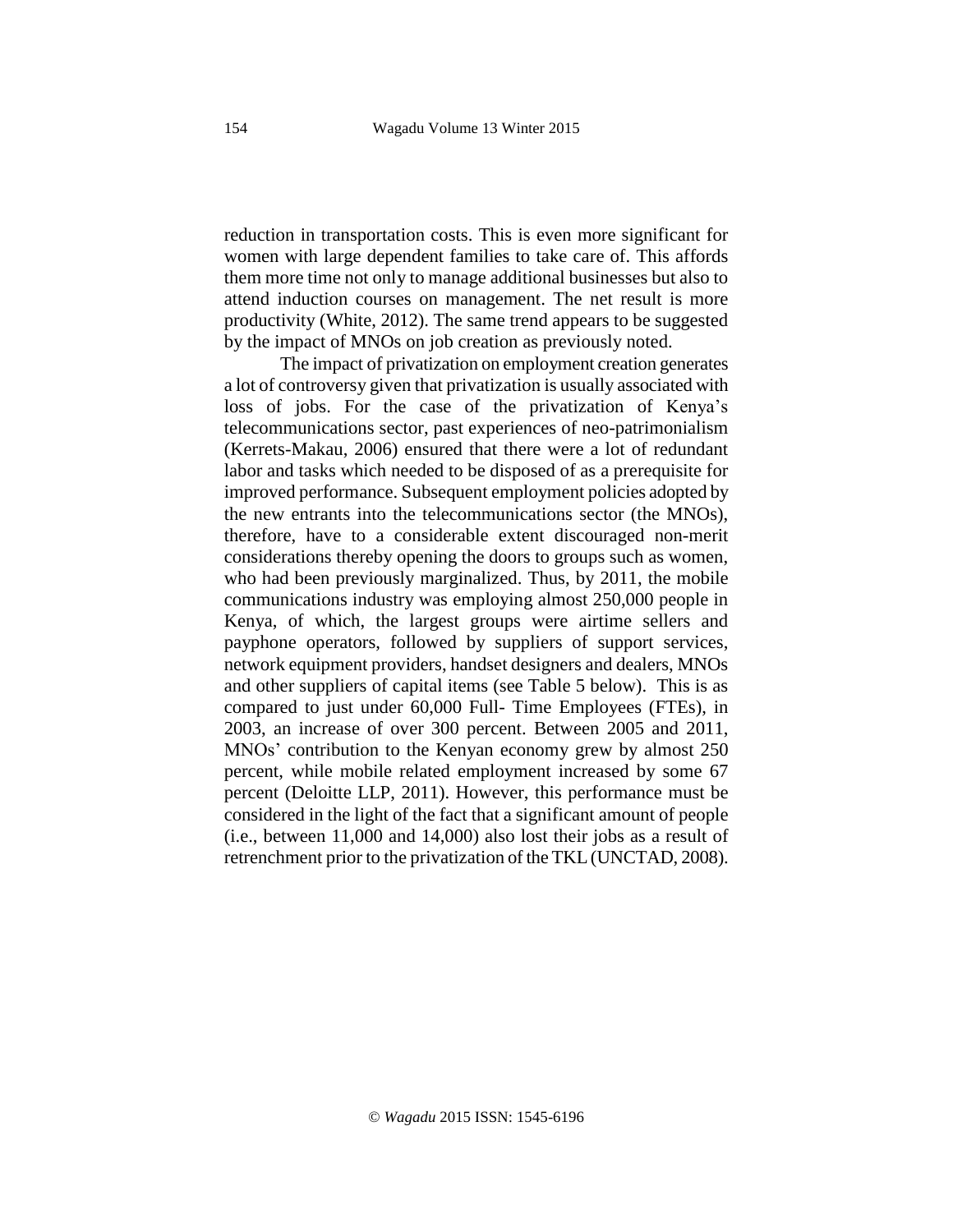| <b>Employment impact</b>             | No. of employees | No. of employees incl. multiplier |
|--------------------------------------|------------------|-----------------------------------|
| <b>MNOs</b>                          | 4,113            | 4,113                             |
| Network equipment                    | 7,150            | 8,580                             |
| Handset designers and dealers        | 4,000            | 4,800                             |
| Other suppliers of capital items     | 742              | 890                               |
| <b>Suppliers of Support Services</b> | 31,741           | 38,089                            |
| Airtime/ payphone commission         | 157,291          | 188,749                           |
| Total                                | 205,036          | 245.221                           |

*Table 5: Contribution to Employment from the Mobile value chain in 2011.* Source: Deloitte LLP. (2011, p. 11).

In particular, the MNOs have made enormous contribution to employment generation among women in Kenya. According to Safaricom's *Sustainability Report* (2013), the company was employing some 2667 people by 2013, 1141 of whom were women and 1526 were men (i.e., a gender ratio of 1:1.34). However, most of the women employees are concentrated at the lower grade jobs while the top most jobs appear to be reserved for men (see Table 4 below) (Safaricom, 2013). This is partly a result of the political connections on the part of Safaricom and the sheer lack of a legal framework in Kenya giving preference to firms whose employment policies are gender-friendly during its entry into Kenya's telecommunications sector. The resultant surge in the number of women employees can therefore be considered as having been unintended, the over-riding emphasis having been on rescuing the sector from collapse through the promotion of the private sector involvement.

| Job Grade Staff |       | No. of Women No. of Men Gender Ratio |      |             |
|-----------------|-------|--------------------------------------|------|-------------|
|                 | 13    |                                      |      | 01:01.2     |
|                 | 3 35  | 14                                   | 21   | 01:01.5     |
|                 | 143   | 41                                   | 102  | 01:02.5     |
|                 | 5 274 | 75                                   | 199  | 01:02.6     |
|                 | 6 555 | 206                                  | 349  | 0.159027778 |
|                 | 589   | 261                                  | 326  | 01:01.3     |
| 8               | 1060  | 539                                  | 521  | 01:01.0     |
| Total           | 2667  | 1141                                 | 1526 | 1.1.34      |

*Table 6: Permanent Employees in Safaricom by Gender and Grade (201/2013 Report). Source*: Safaricom 2013, p. 73.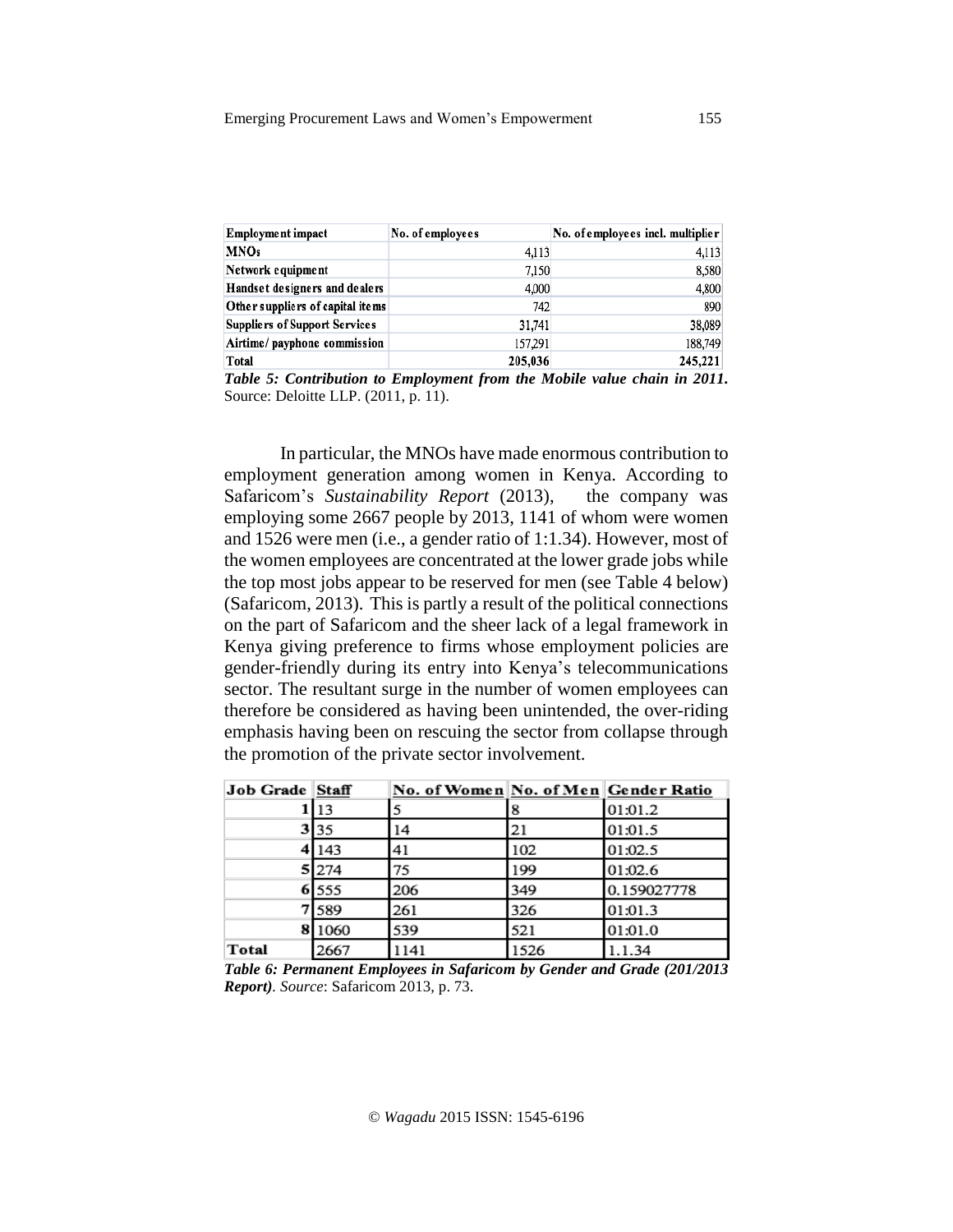Other MNOs' contributions to employment creation have, however, not been asimpressive as has been that of Safaricom owing to their relatively dismal performance. Thus, in 2011, only a year after it entered the Kenyan market, Airtel Kenya was forced to retrench some 50 members of its staff in an effort to remain in business (Standard Digital, Tuesday August  $30<sup>th</sup> 2011$ ). Moreover, the company's data by employee and by gender distribution are not clear. Bharti Airtel, whose headquarters is in India, claims to have hired some 1,331 female employees, representing around 10% of its total permanent workforce, as of March 31<sup>st</sup> 2013 (Bharti Airtel, 2013). Given that it is a multinational company with branches throughout the world, indications are that its share of women employees in Kenya may not depart much from this global figure. Again, its meagre contribution to employment creation among women, coupled with its lack of documentation of its size of women employees, point to serious gaps in the procedures that led to its winning of tender award to provide telecommunications services. However, a complete picture of MNOs contribution to gender empowerment is difficult without reference to their involvement in community projects.

In contrast to its contribution to employment creation, Airtel Kenya appears to be relatively more involved in community projects targeting women, especially in rural areas. Involvement in community projects can in this case be viewed as important byproducts of improved business opportunities that have resulted from privatization. Given the increasing salience of gender issues in the contemporary world, such projects have also tended to take on a gender dimension. In March 2013, for example, Airtel Africa entered into a partnership with UN Women in an initiative to promote the empowerment of women and girls. Through this initiative, women farmers would be able to access real time information related to weather, changes in policy environment (such as taxation and regulation), available support services, etc. In this partnership, it sought to empower women farmers through the establishment of a farmer's information system with networks throughout in Kenya.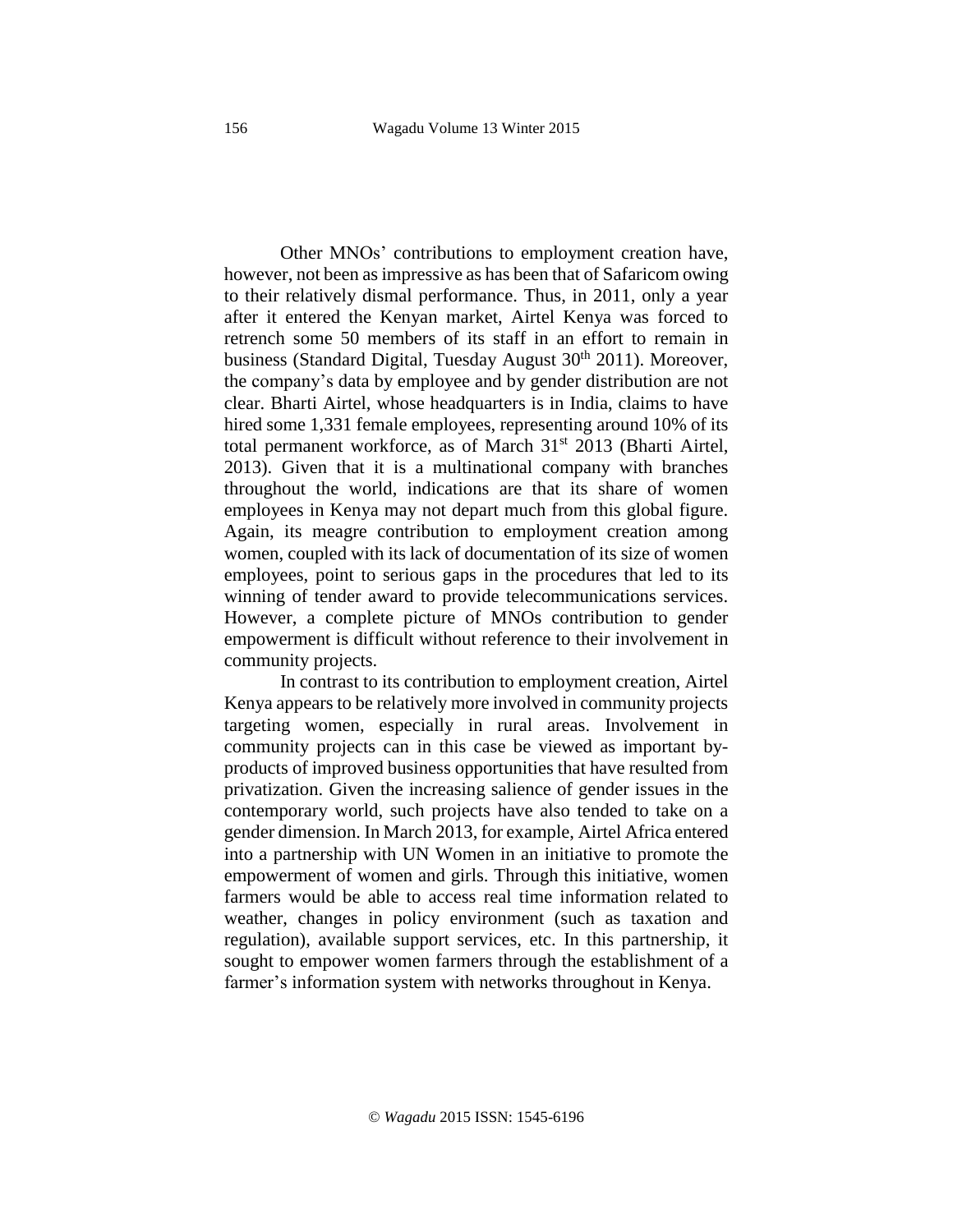In this partnership, the UN Women would identify the farmers to be covered under the initiative, while Airtel packaged and delivered the appropriate mobile solution to support their livelihoods and to enhance their efficiency. This was in recognition of the fact that mobile connectivity gives rural communities access to education, banking facilities and opportunities to increase trade. It was also in view of the fact that women provide approximately 70 percent of agricultural labor and produce 90 percent of all food, yet they do not always share equally in the economic benefits of the industry. Under the same initiative, Airtel also undertook to co-finance initiatives and projects promoting the empowerment of women and the girl child alongside those that sought to empower Kenyan farmers specifically (Airtel Kenya, 2014). This is just one example of Airtel's community projects that focus directly on women empowerment. Hence, the benefits accruing from Airtel's entry into Kenya's mobile market go beyond promotion of business among women to also include involvement in women empowerment projects at the community level. In the succeeding section, I explore how neo-patrimonialism has undermined women empowerment in the course of the privatization of the telecommunications sector in Kenya.

## **Neo-Patrimonialism, Women Empowerment and the Privatization of Kenya's Telecommunications**

Owing to the prevalence of neo-patrimonialism in Kenya, the gains that have been highlighted fall short of having a significant impact on the lives of women. One of the most important aspects of neopatrimonialism which has undermined women's effective exploitation of the economic opportunities deriving from the privatization of the telecommunications sector is the lack of transparency and accountability in the procurement of telecommunication services. Considerations of selfish economic gains and political survival in this case have taken precedence over the question of women empowerment in negotiating procurement contracts/ licensing contracts between government and the private operators in the telecommunication sector. Crucial phases in the privatization of the sector (notably the privatization of TKL and the Privatization of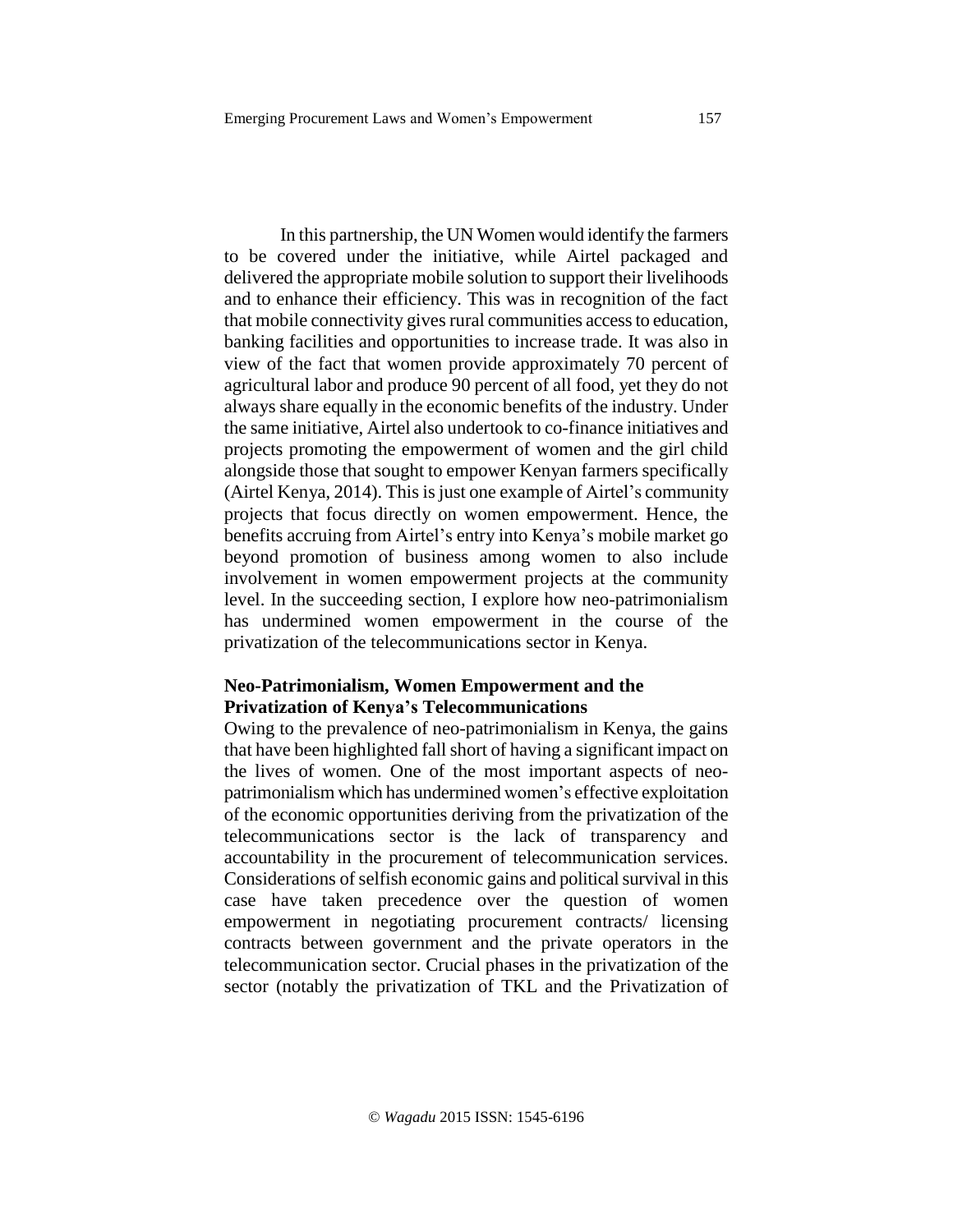Safaricom) have taken place outside the law and not been regulated by any clear policy framework. In both cases, civil society organizations have raised concerns about the political influence of international firms and subsidiaries bidding for government procurement in the telecommunication sector (AfriCOG, 2011). This is best demonstrated by the sheer amount of time that it took the Kenyan government to bring to effect the privatization bill. After having been drafted in 2000 and introduced in parliament as a private members bill in 2001 (a clear indication that the government was not interested in following a clearly laid out procedure in the privatization process), the privatization bill was passed into law and assented to by the President in 2005. Indeed, it took another two years for the gazette notice of the law to be given by the then Minister for Finance Amos Kimunya (i.e., in 2007) and a further one year for the Privatization Commission (a critical requirement in the privatization process, to be constituted (i.e., in 1st January 2008). By this time, most of the major decisions on the privatization of the telecommunications sector had either been concluded or had reached a point of no return. In 1999, the Vodafone Group Plc joined Safaricom as a strategic investor with 30 percent ownership through its local subsidiary Vodafone Kenya. The Kenyan government, through TKL retained the remaining 70 percent. This arrangement was guided by the official policy at the time, which limited foreign ownership in any telecommunications company to 30 percent (the question of women empowerment never arose). The subsequent relaxation of this requirement led to the ceding of a further 10 percent of Safaricom's shares to Vodafone Kenya, thereby leaving TKL with the remaining 60 percent. However, there is no evidence that these additional shares were transferred to Vodafone Kenya with the consent of both the parent ministry and the treasury. Neither is there evidence that the same were paid for by the Vodafone Group Plc. In turn, Vodafone transferred the 10 percent that it had been ceded to Mobitelea Ventures in 2002 and then bought back half of it one year later (i.e., after the elections in which the Kenya African National Union presidential candidate Uhuru Kenyatta was defeated).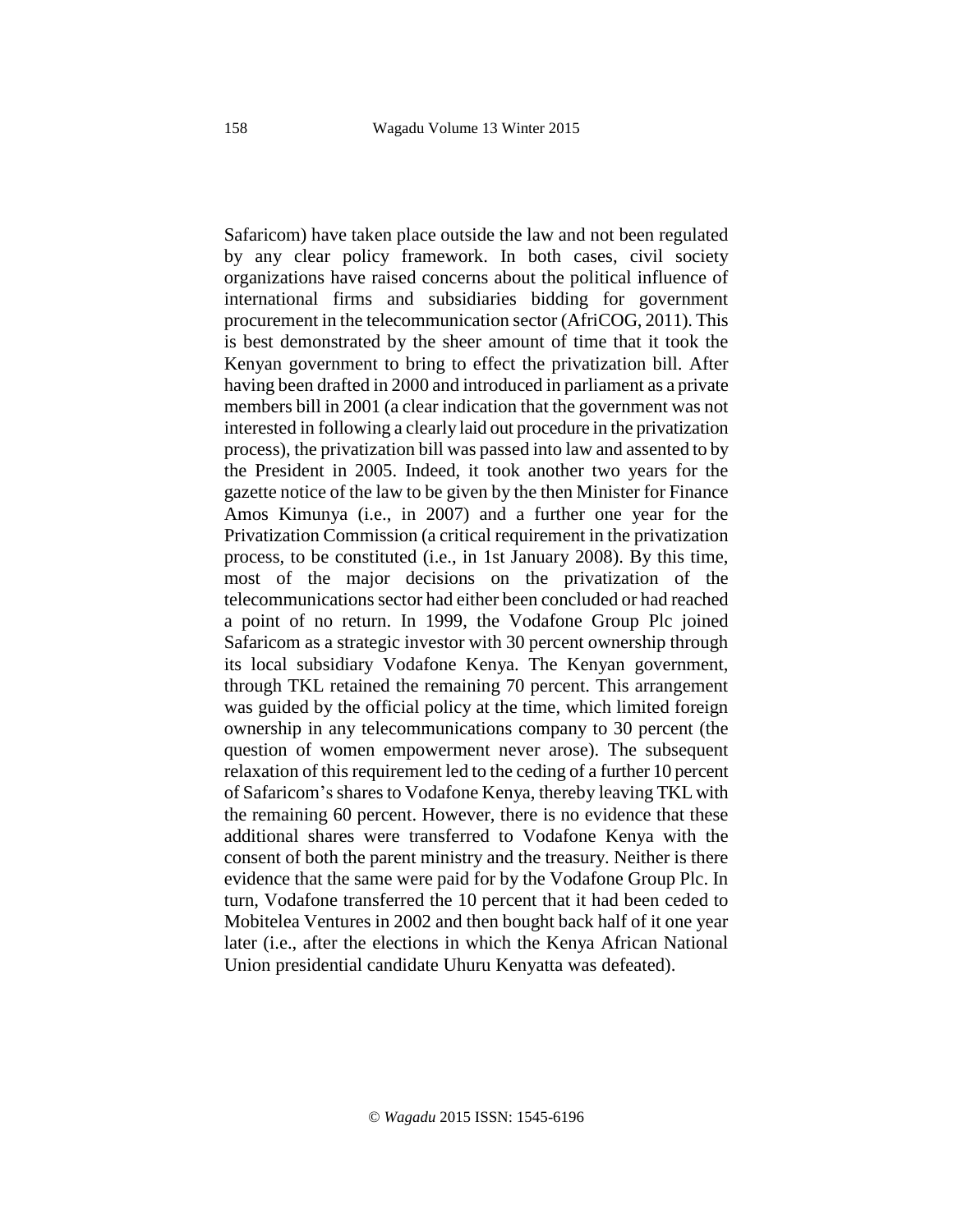The ghost of Mobitelea was to rise up again in 2007 (i.e., in the run-up to the 2007 General Elections), when the government decided to sell its 25 percent shares in Safaricom in an Initial Public Offering (IPO). The then opposition party Orange Democratic Movement (ODM) raised the red flag and a bitter exchange ensued between the party and the government. By the time the Safaricom IPO was done in 2008, the questions as to why Mobitelea had been given the 10 percent shares and its actual identity remained unresolved as efforts to do so by the Kenyan parliament's Public Accounts Committee (PIC) hit a dead end (AfriCOG, 2011). According to a letter by Vodafone Group's Chief Executive Officer to the PIC, Mobitelea was offered 25 percent of the shares in Vodafone Kenya (by virtue of which it owned the 10 percent Safaricom shares) by the Vodafone Group as a result of its advisory role as a local partner of the Vodafone Group. Yet Mobitelea's formation came after Vodafone's entry into the Kenyan mobile market (AfriCOG, 2011). Mobitelea's knowledge of the local business environment is also cast into further doubt given its domicile. A check with Guemsey's registrar of Companies in the wake of Safaricom's privatization saga in 2007 revealed that Mobitelea was registered under two nominees (Mercator Nominees Ltd and Mercator Trustees Ltd) on June 18<sup>th</sup> 1999 in Guemsey, shortly after Vodafone's deal with TKL. However, a closer look at its two nominee companies revealed that they are also owned by more than 20 different nominee companies spread across the globe, suggesting that a lot went into trying to conceal its true identity. The Safaricom IPO was, however, concluded despite objections to it by the Kenyan parliament's Public Accounts Committee (*The African Executive*, 2007).

Likewise, the entry of the second MNO into the Kenyan market in 2000 also demonstrates underhand dealings among politically connected individuals and firms, which does not augur well for women empowerment. Airtel Kenya began its life in Kenya in 2000 as Kenya Cellular Communications Ltd (or Kencell), which was a joint venture between Vivendi France (40 percent) and Sameer Investments (Kenya) (60 percent) as per the prevailing policy at the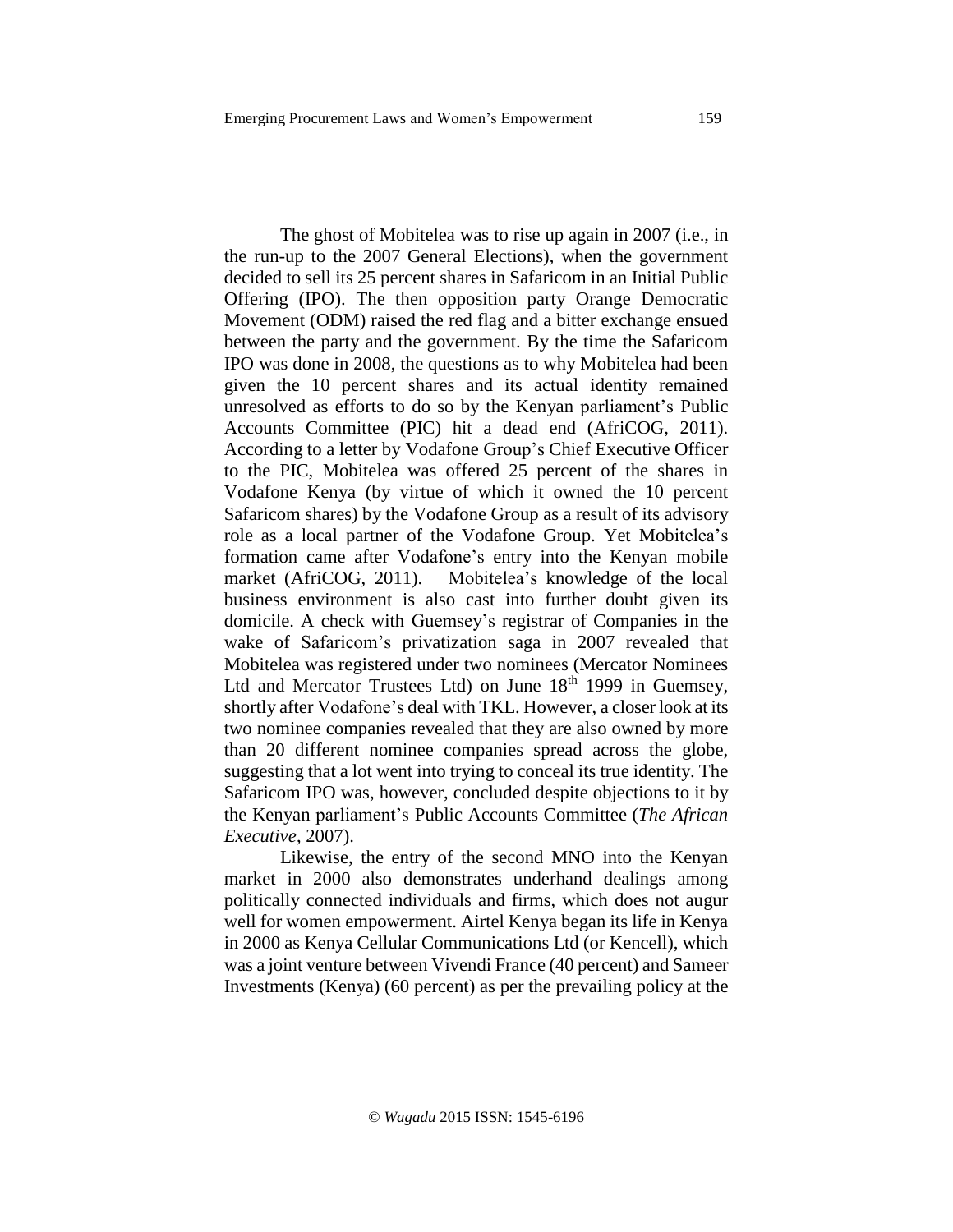time. What raised eyebrows here is the identity of Sameer Investment, which was controlled by Naushad N. Merali, one of Kenya's wealthiest investors and former President Daniel Arap Moi's friend. It is rumored that Merali made millions overnight from the successive sales of Kencell's shares first to Celtel, then to Zain. After having bought Vivendi France's 40 percent shares of Kencell for US \$ 230 billion, Naushad Merali sold out its 60 percent share to Celtel International within only two hours at a price of US \$ 250 million. He then later (in 2008) sold half of his 40 per cent shares to Zain and a further 15 per cent in 2009 (*Standard Digital*, 21<sup>st</sup> May 2013). Naushad Merali has also been adversely mentioned in Weakileaks based on unpublicized Kroll Report, which was commissioned by former President Kibaki shortly after his election victory in 2003, to unearth the extent of looting of public resources under his predecessor, Daniel Arap Moi. The final report was later shelved owing to its magnitude of sensitivity (KTM Consolidated Report, 24<sup>th</sup> April 2004). To say the least, Sameer Investments qualification as a local partner of Vivendi France in Kencell casts serious doubt on the openness of the bidding process. Gender considerations definitely took a back seat. However, neo-patrimonial tendencies in the privatization of Kenya's telecommunications sector have also been demonstrated by the apparently privileged position in which Safaricom has found itself.

To some extent, neo-patrimonialism has also been responsible for the fact that there has not been a truly competitive environment in the telecommunications sector, despite the on-going efforts at its privatization. As a result, the monopolistic environment, which characterized the period before the advent of privatization, has been largely maintained. Businesses that have had the capacity to successfully bid for tenders have been those that are politically connected. In this regard, ethnic groups, women as well as religious organization without strong links to power have found it especially difficult to take advantage of opportunities that come with privatization. Kenya's mobile market has been described as a duopoly since the year 2000 largely owing to the presence of only one strong contender known as Airtel Kenya (formerly Kencell, Celtel Kenya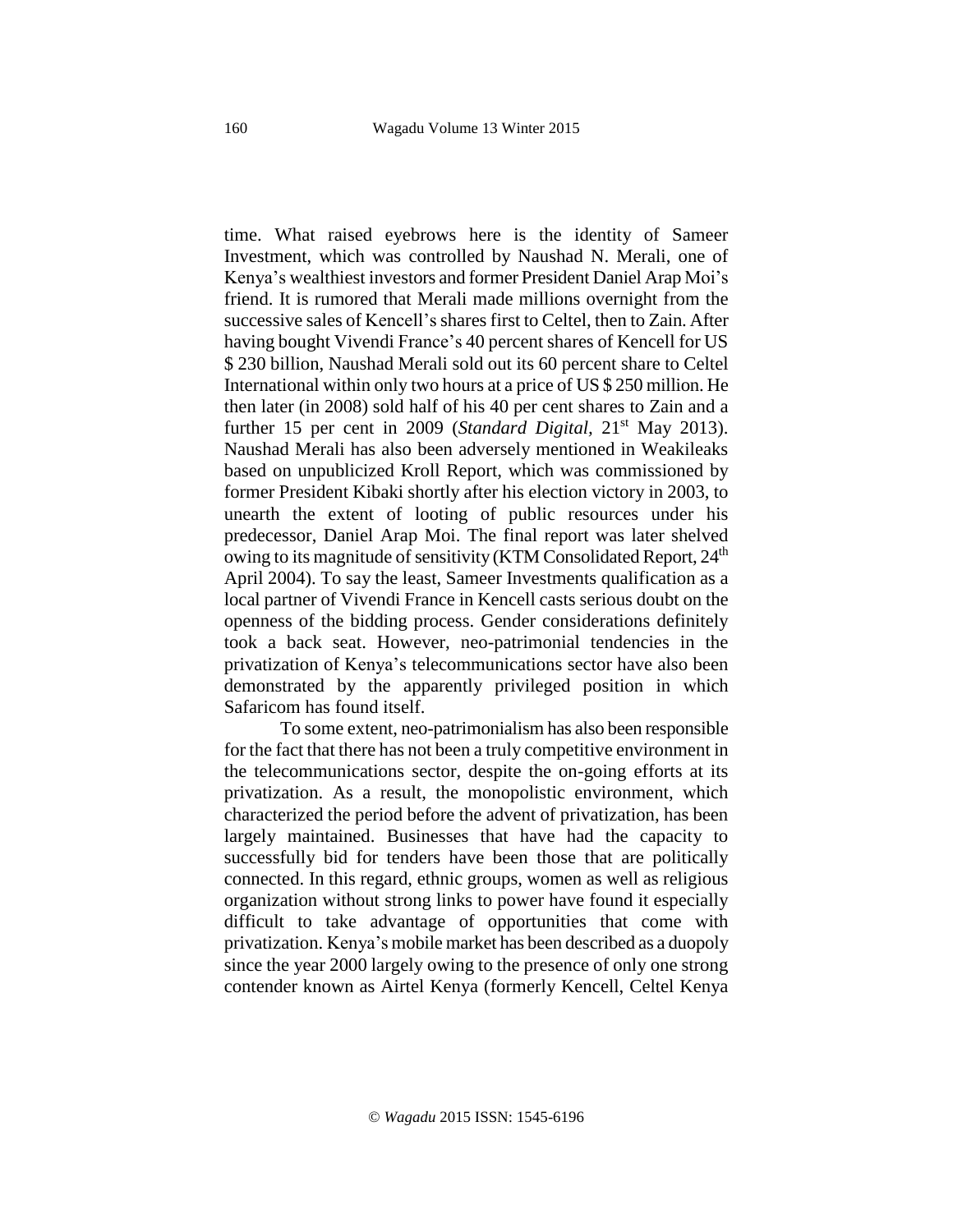then Zain). Yet no other MNO in Kenya appears to have had as tumultuous a history as the Airtel Kenya. Between 2000 and 2003, Kencell grew very fast due to its high quality voice and data network. However, poor revenue and high operational costs led to successive losses forcing Vivendi to sell off its 40 percent stake in Kencell to Celtel International in 2005. Within only one year, Celtel International turned around the fortunes of the MNO (now rebranded as Celtel Kenya). In 2005, for instance, theCeltel attained an after-tax profit of US \$ 17 million compared to an after-tax loss of US \$ 25 million recorded in 2004 (IT NEWS AFRICA: Africa's Technology News Leader, 12 June 2009). However, its profit margins began to reduce during the successive years leading to its subsequent change of hands once more in 2008 (IT NEWS AFRICA: Africa's Technology News Leader, 12 June 2009). In 2008, Celtel International was bought out by the Zain Group (Kuwait), leading to another change of name from Celtel to Zain. As the holding company, Zain was very profitable. In the year ending December 31, 2008, its revenues had increased by 26 percent (reaching US \$ 7.441 billion), its customer base by 50 percent (reaching 63.5 million subscribers) and its net profit by 6 percent (i.e., from that of 2007) to reach US \$ 1.2 billion. Zain Group's profits were mainly pushed by growth in Africa where it had the largest presence, i.e., 16 countries compared to only 6 in the Middle East. Nevertheless, it went ahead to sell its African interest to Bharti Airtel (India) in June 2010 (*Standard Digital*, 21st May 2013). Successive dismal performance in Kenya might have been partly responsible for its departure, especially following the CCK's licensing of two additional MNOs (Orange Telkom and Yu Mobile) in 2008, which further ate into its domestic market. Indeed, since its entry into the Kenyan mobile market, Airtel Kenya has persistently attributed its dismal performance to Safaricom's apparent privileged position as well as the Communications Authority's hurried introduction of the new MNO. Moreover, Airtel Kenya's sentiments regarding Safaricom's privileged position has been shared by both the Orange Telkom and the Yu Mobile (*Standard News*, Updated Monday, September 1 st 2014), leading to the latter's premature exit from the Kenyan market,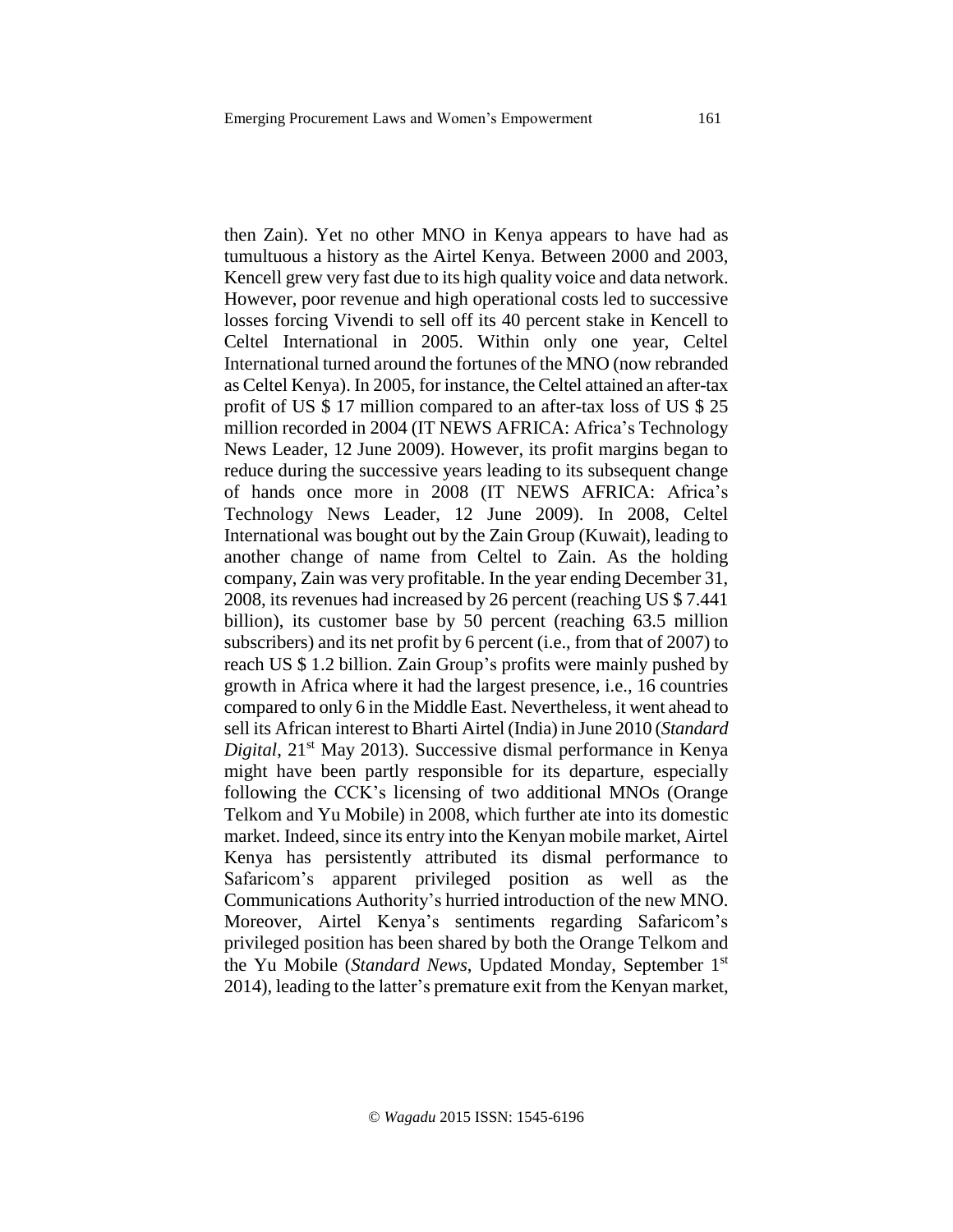(*Standard News*, September 1 st 2014) and to rumors of the former's planned exit (*Standard Digital Business*, July 20th , 2014).

# **Conclusion**

The privatization of Kenya's telecommunications sector has yielded enormous benefits not only to the Kenyan economy, but more specifically to women in terms of business promotion, employment creation and community development. However, even more benefits would have been yielded if measures have been taken to reduce the influence of neo-patrimonialism in the economic liberalization process. This includes the shady manner in which privatization has been carried out and the privileged position that has been given to Safaricom as a government parastatal. Some conclusions can therefore be drawn from the foregoing discussions. Neopatrimonialism is responsible for the fact that the benefits deriving from the privatization of the telecommunication sector accrues, not to the citizens in general, but to either a few politically connected individuals (most of whom are males), hiding behind the names of externally registered companies (Mobitelea), or well-known local investors with strong political connections to the governments of the day (Naushad Merali). Either way, the benefits of privatization have been curtailed from reaching the groups that are really in need of empowerment, unless they also happen to be politically connected. It is, for instance, owing to political connections, that the top most jobs in firms such as Safaricom continue to be monopolized bymen, while women are confined to the lower grade jobs.

Thus, the findings of the study by Berg-Schlosser (1994) on the relationship between Kenya's ethnic groups and class differences still holds true today, i.e., that ethnic groups that have been closely linked to the seat of power (e.g., the Kikuyu and the Kalenjin communities) are over-represented among the agricultural and nonagricultural bourgeoisie. Similarly, ethnic groups without political connections are over-represented among agricultural and nonagricultural proletariat. This ethnic division also continues to work against the government's efforts to promote the private sector and women despite its overt statement to the contrary. Effective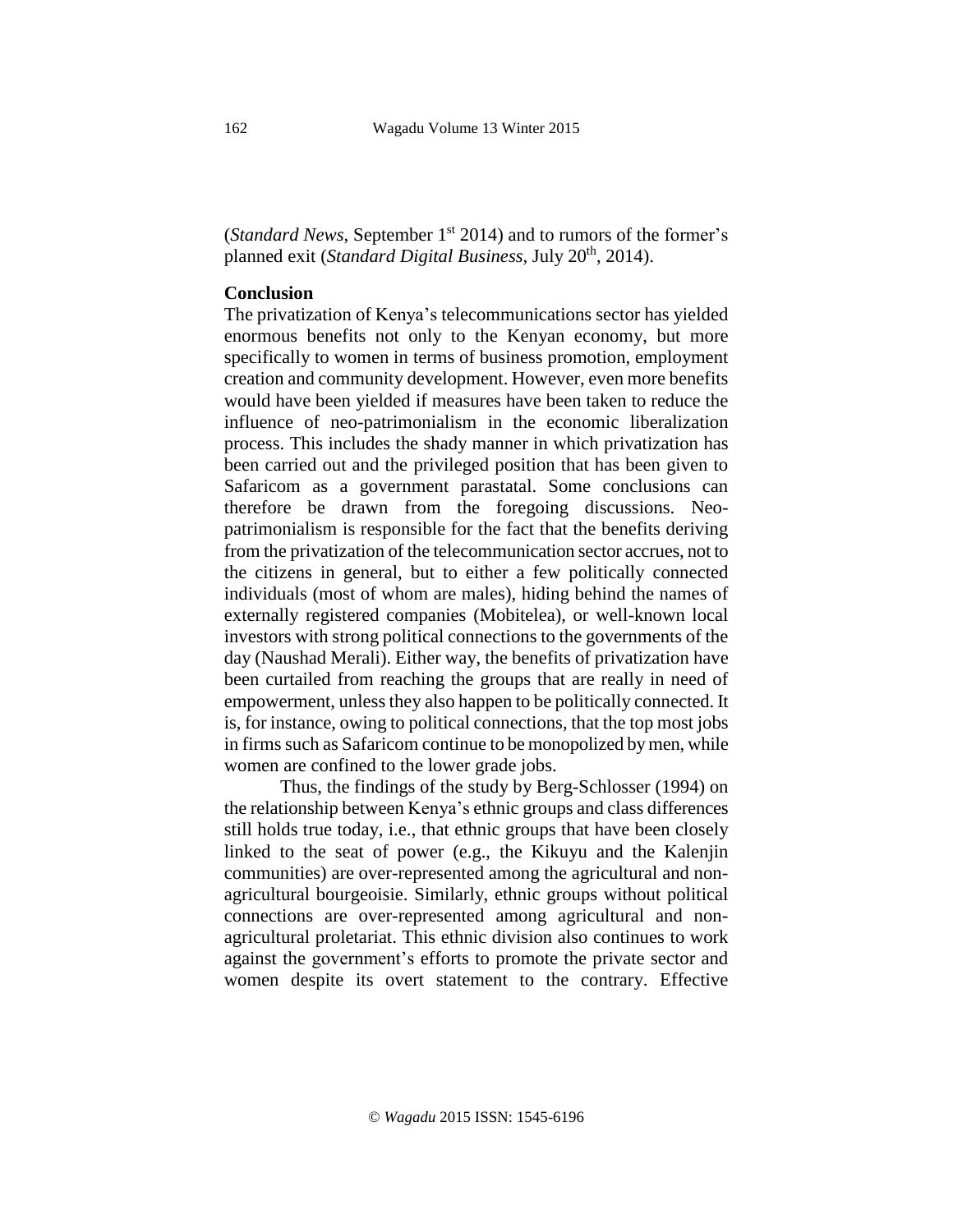governance of the telecommunications sector will only be addressed with measures such as introducing more checks on the role of the president and the central government in policy formulation and implementation while pursuing with more resolve an open and competitive and digitized public procurement system.

The 2010 constitution provides a good basis for dealing with most of the issues undermining women's economic empowerment as it specifically guarantees against discrimination on the basis of gender among other differences. Its keenness on women empowerment, therefore, calls for its more judicious implementation by the current and future governments, despite there being perceived lack of political will. The privatization law also needs to be harmonized with the constitution and the current procurement rules as a means of empowering women in preparation for future privatizations. The government also needs to enhance its enforcement of the laws relating to women's rights to inherit land, which currently appears to be overwhelmed by the customary beliefs regarding land ownership that impede women's empowerment. This weak enforcement capacity by the government is attributable to that fact that land remains a vital factor of production in Kenya. Another factor that continues to undermine women empowerment in Kenya is the persistence of gender stereotypes (i.e., the belief that women are less capable than men).

#### **References**

African Centre for Open Governance. (2011). Deliberate loopholes: Transparency lessons from the privatization of Telkom and Safaricom. Nairobi: AfriCOG.

African Development Bank and African Development Fund (ADB/ ADF) (2007, October). Kenya country gender profile, ADB/ ADF. Retrieved from www.afdb.org

Airtel Kenya. (2013, May 1). Press release.

Airtel Kenya. (2014, February, 27). Press release.

Barkan, J. (1991). The rise and fall of the governance realm in

Kenya. In G. Hyden. & M. Bratton (Eds.), *Governance and politics in Africa* (pp. 167-192). Boulder: Lynne Rienner.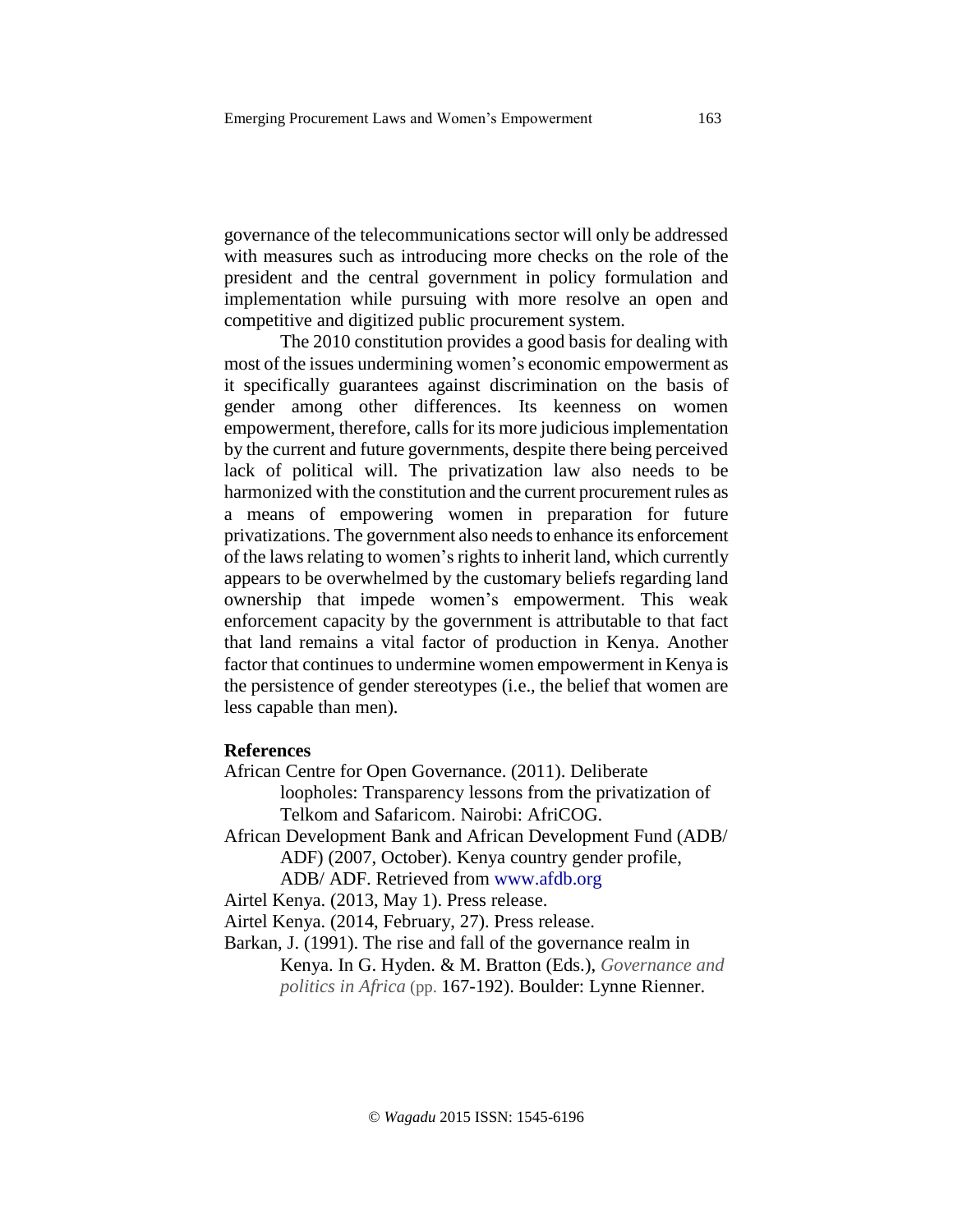Berg-Schlosser, D. (1994). Ethnicity, social class and political process in Kenya. In: W. O. Oyugi. (Ed.), *Politics and administration in East Africa,* Nairobi: East African Educational Publishers, Ch. 9.

Bharti Airtel. (2013). Annual report 2012-2013.

- Brian A. (2009, June 12). End of the road for Zain? IT News Africa: Africa's Technology News Leader. Retrieved from http://www.itnewsafrica.com/2009/06/end-of-the-road-forzain/.
- CAK. (January-March 2014). Quarterly sector statistics report: Third quarter of the financial year 2013/ 2014. Nairobi.
- Deloitte LLP. (2011). *Mobile telephony and taxation in Kenya*. Nairobi: Deloitte LLP.
- Erdman, G. & Engel, U. (2007). Neo-patrimonialism reconsidered: Critical review and elaboration of an elusive concept. *Commonwealth and Comparative Politics*. 45(1), 95-119.
- Gibendi, R. (2014, October 21). Safaricom named country's best taxpayer. *Business Daily*.
- Gichio, D. (2014, June). Public procurement in Kenya: cash cow for the corrupt or enabler for public service? *Adili*. 145.
- Gichuki C. N., Mulu-Mutuku M. & Kinuthia, L. N. (2014). Performance of women owned enterprises accessing credit from village credit and savings associations in Kenya. *Journal of Global Entrepreneurship Research*, 4, 16. Retrieved from [http://www.journal](http://www.journal-jger.com/content/pdf/s40497-014-0016-1.pdf)[jger.com/content/pdf/s40497-014-0016-1.pdf](http://www.journal-jger.com/content/pdf/s40497-014-0016-1.pdf)

Holmquist, F. (2002). Business and politics in Kenya in the 1990s. Occasional Paper. Centre of African Studies, University of Copenhagen.

<http://teol.ku.dk/cas/publications/publications/occ.\_papers /holmquist2002.pdf>.

- Indogesit, W. K. E. S. (Eds). (2014). *The African mobile story*. Denmark: River Publishers.
- IEA. (2001, August). Telecommunications sector: In the grip of a monopoly. *A Bulletin of the Institute of Economic Affairs,* 47.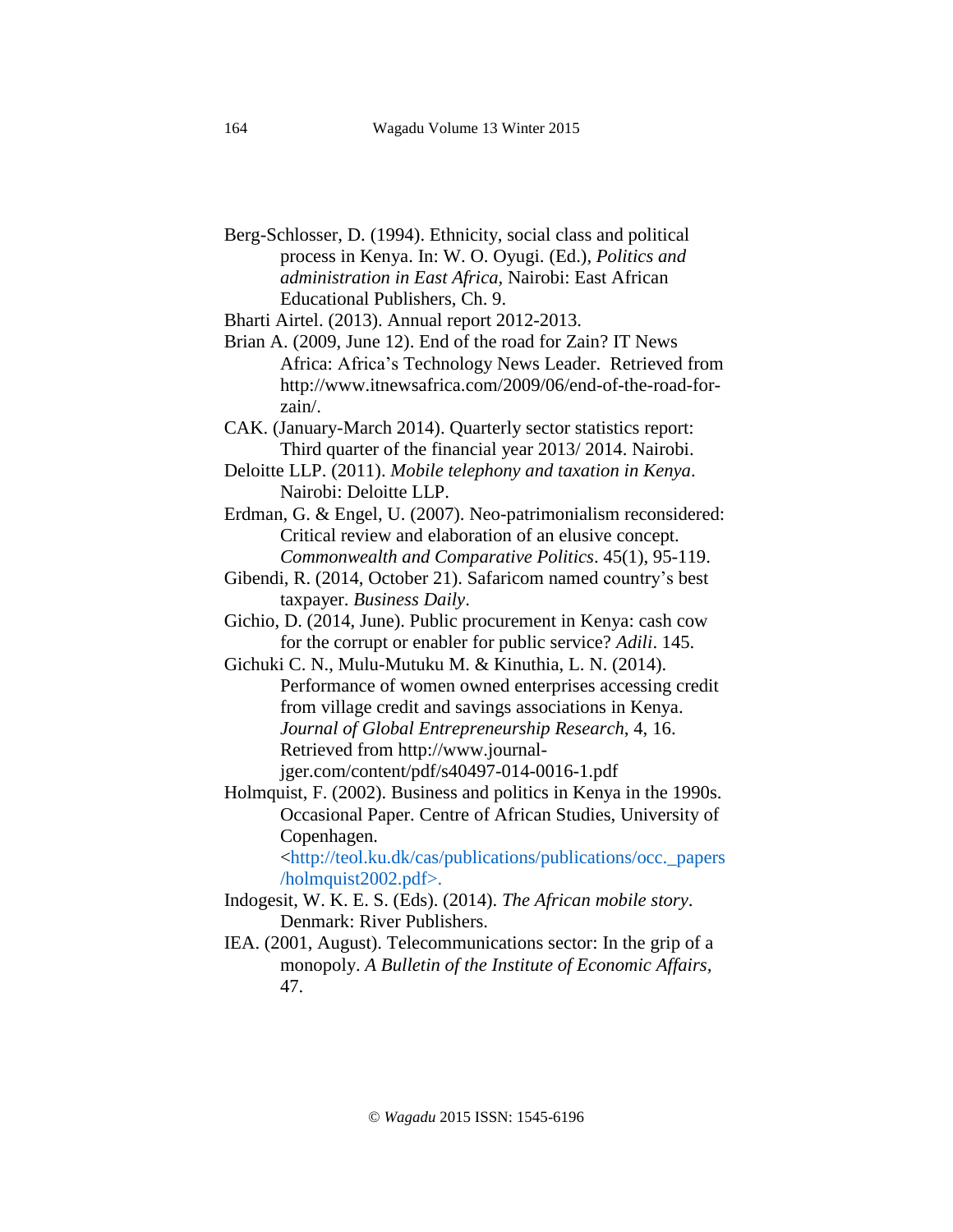- IEA. (006, July 7). Public private partnerships (PPP), practice and regulatory policy in Kenya. *Institute of Economic Affairs* (IEA, Kenya).
- IFC. (013). Public-private partnership stories: Kenya: Telkom Kenya. Washington DC: IFC, World Bank Group.
- Jackson, R. H. & Rosberg, C. G. (1982). *Personal rule in black Africa: Prince, autocrat, prophet, tyrant*. Berkeley/Los Angeles/London: University of California Press.
- Kamau M. (2014 July 20). MPs want to recover billions invested in Telkom Kenya. *Standard Digital Business*.
- Kama, M. (2011 August 30th). Airtel cuts 50 jobs as it seeks better returns from Kenyan outfit. *Standard Digital.*
- Karanj, J. G., Mwangi A. K. and Nyakarimi S. N. (2014), Analysis of factors influencing access to credit services by women entrepreneurs in Kenya. *Research Journal of Finance and Accounting*, 5(11), 34-41.
- Kerret-Makau, M. (2006). At cross-roads: The GATS Telecom Framework and neo-patrimonial states: The politics of Telecom reform in Kenya. (Doctoral Dissertation).
- Kiragu P. (2014 September 1). Safaricom, Airtel finally take over Yu Mobile for over Sh. 10 billion. *Standard Digital.*
- Kirton R. M. (2013). *Gender, trade and public procurement policy: Kenya, India, Australia and Jamaica.* London: The Commonwealth Secretariat.
- Lusak, N. (2008). Information and communication strategies to fight gender Inequalities in access to land in Africa: The Kenya Experience. In IFAO-Dimitra Workshop. Brussels, Belgium: FAO.
- Michals, L. (2011). Better than cash: Kenya mobile money market assessment. United States Agency for International Development.

Munya, A. W. (2009). Women entrepreneurs in Nairobi: Examining and contextualizing women's choices. In I. Buskens & A. Webb (Eds.), *[African](http://idl-bnc.idrc.ca/dspace/bitstream/10625/37700/1/127929.pdf) Women & ICTS: Investigating Technology, Gender and [Empowerment](http://idl-bnc.idrc.ca/dspace/bitstream/10625/37700/1/127929.pdf)* (pp. 119-132.). London, New York: Zed Books.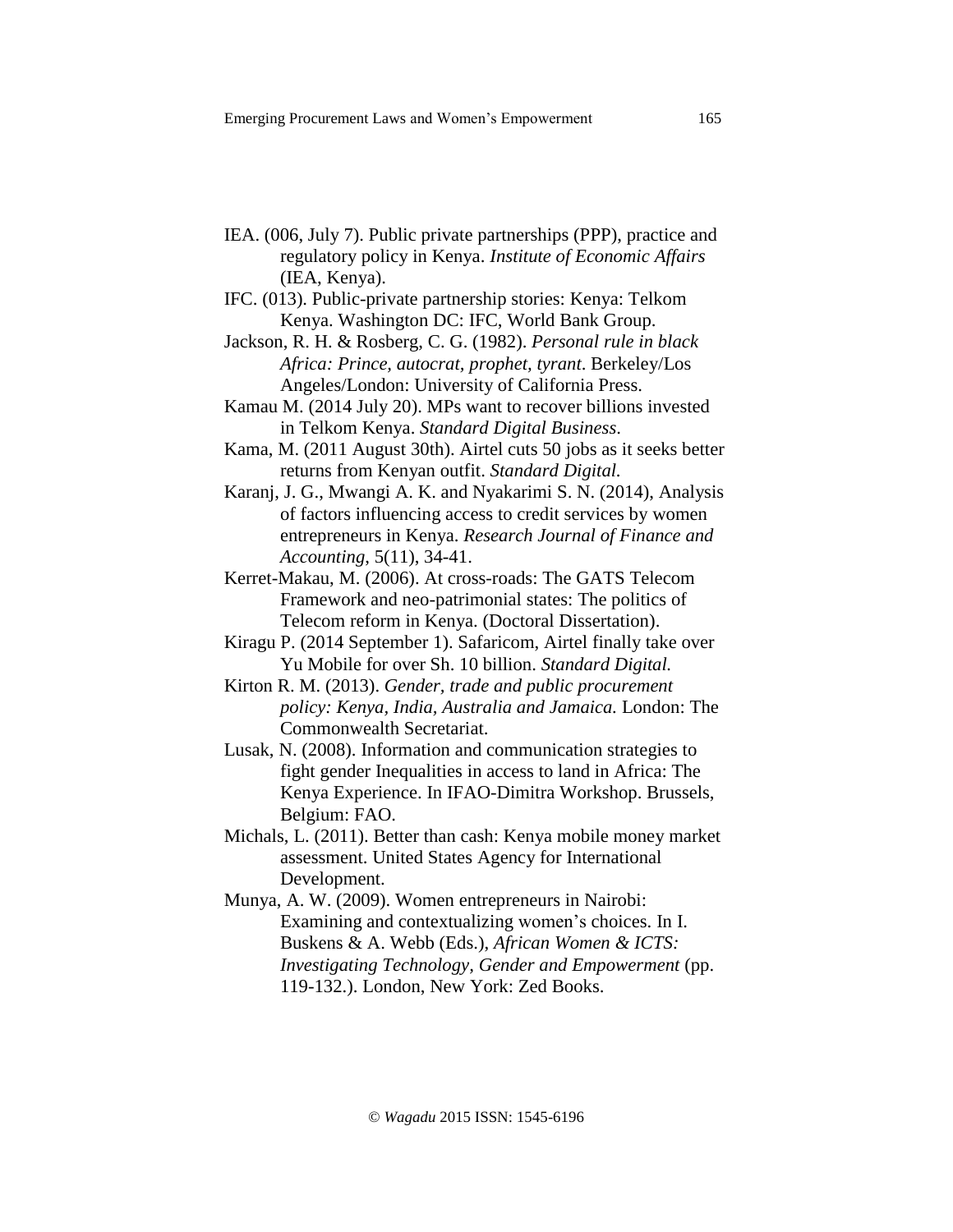Nyabige, J. (2013, May 21). How Merali made sh. 1.6 billion in one hour. *Standard Digital*. Retrieved from

<http://standardmedia.co.ke/m/story.php?id=2000084060> . Ngunyi, G. M. (1995). Religious institutions and political

liberalization in Kenya. In P. Gibbons (Ed.), *Markets, Civil Society and Democracy in Kenya (pp.* 121-178). Uppsala: Nordiska Afrikainstitutet.

OECD/ AfDB. (2002). *African economic outlook.* Paris: OECD.

- PSCU. (2014). PSCU. (2014). President Kenyatta launches the communications authority of Kenya. *Standard Digital*, retrieved from: <http://goo.gl/t6E40T>
- Safaricom. (2013). *Sustainability report.*
- Sahle, E. N. (2006). Gender, states and markets in Africa. *Studies in Political Economy*, 77, 9-32.
- Shafritz, J. M. & Russel, E.W. (2005). *Introducing public administration*. Pearson Longman.
- Smith, A. B. (1971). History of the East African posts and telecommunications (1937-1967). (Doctoral Dissertation). Retrieved from

http://erepository.uonbi.ac.ke/handle/11295/26809

- Suda, C. (2002). Gender disparities in the Kenyan labor market: Implications for poverty reduction. *Nordic Journal of African Studies*, 11, 3, 301-321.
- Tangri, R. K. (1999). *The politics of patronage in Africa: Parastatals, privatization and private enterprises in Africa*. North America: Africa World Press/ Uganda: Fountain Publishers.
- Therkildsen, O. & Semboja, J. (1995). A new look at service provision in East Africa. In O. Therkildsen & J. Semboja (Eds.), *Service provision under stress in East Africa: The state, NGO's and people's organization in Kenya, Tanzania and Uganda.* Nairobi: East African Educational Publishers.
- Thioune, R. M. (Ed.). (2001). Information and communication technologies for Development in Africa, *Opportunities and Challenges for Community Development*. Ottawa, Dakar: